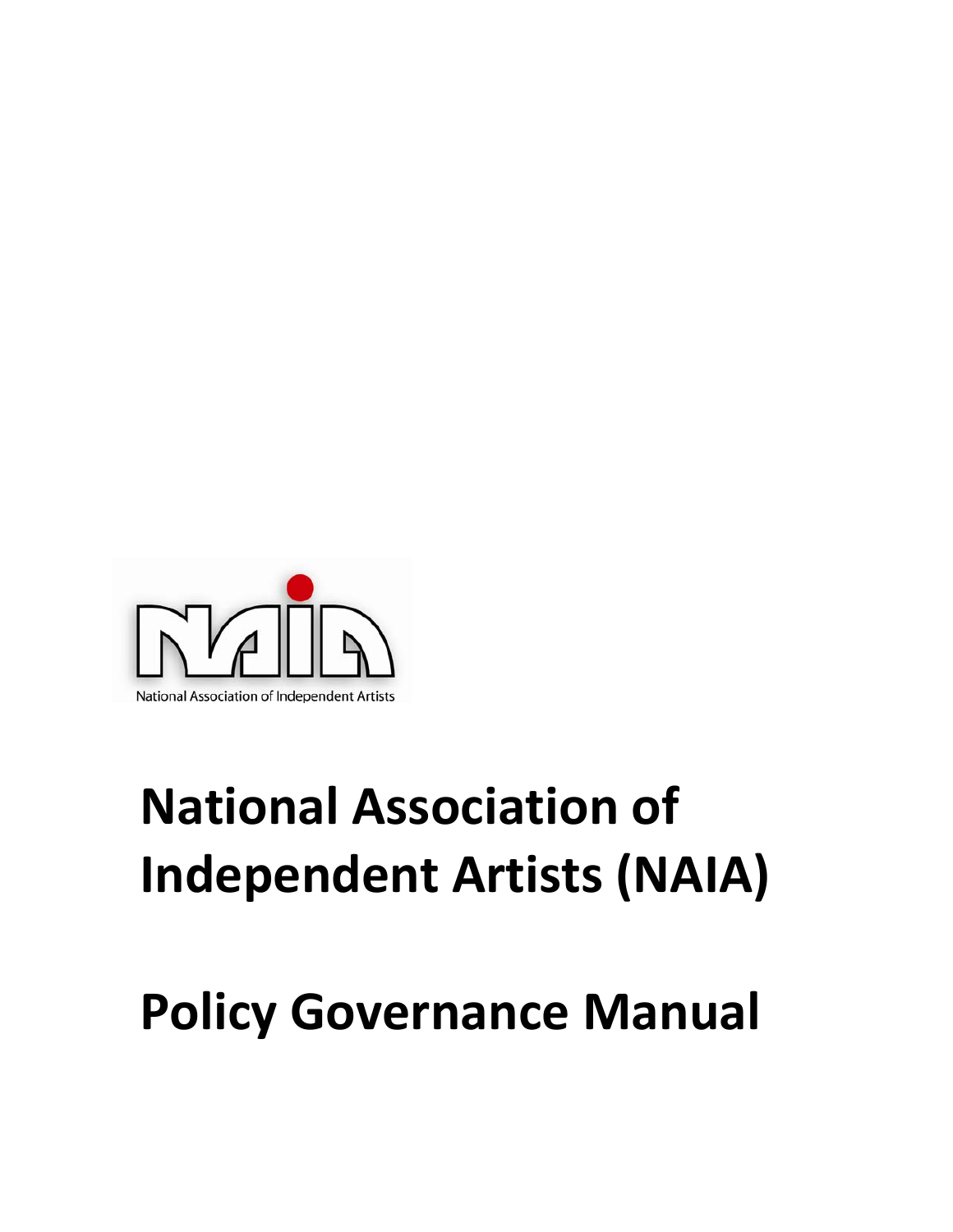#### **NAIA POLICY MANUAL TABLE OF CONTENTS**

**NAIA Governance Manual** is a framework of concepts and principles to guide the Board, Executive Director, staff and volunteers in managing whatever practical situations arise within the organization. All policies contained in this document remain in effect unless amended or deleted by board action.

#### **Mission and Vision Statement**

- **1.0 Role of the Board**
- **1.1 Responsibilities of Board Members**
- **1.2 Board Officers**
- **1.3 Nominations and Elections of the Board of Directors**
- **1.4 Committees**
- **1.5 Annual Board Planning Cycle**
- **1.6 Meetings**
- **1.61 Meeting Expenses**
- **1.7 Directors' and Officers Insurance**
- **2.0 Role and Responsibilities of the Executive Director**
- **2.1 Authority of the Executive Director**
- **2.2 Board/Executive Director Relationship**
- **2.3 Monitoring Executive Director Performance**
- **3.0 Organizational Finance**
- **3.1 Fiscal Year**
- **3.2 Financial Management**
- **3.3 Budgeting**
- **3.4 Executive Limitation**
- **3.5 Spending Authorization**
- **3.6 Charitable Donations**
- **3.7 Exchange of Services**
- **4.0 Employment Policies**
- **5.0 NAIA Board Member, Staff and Volunteer Code of Conduct and Conflict of Interest Policy**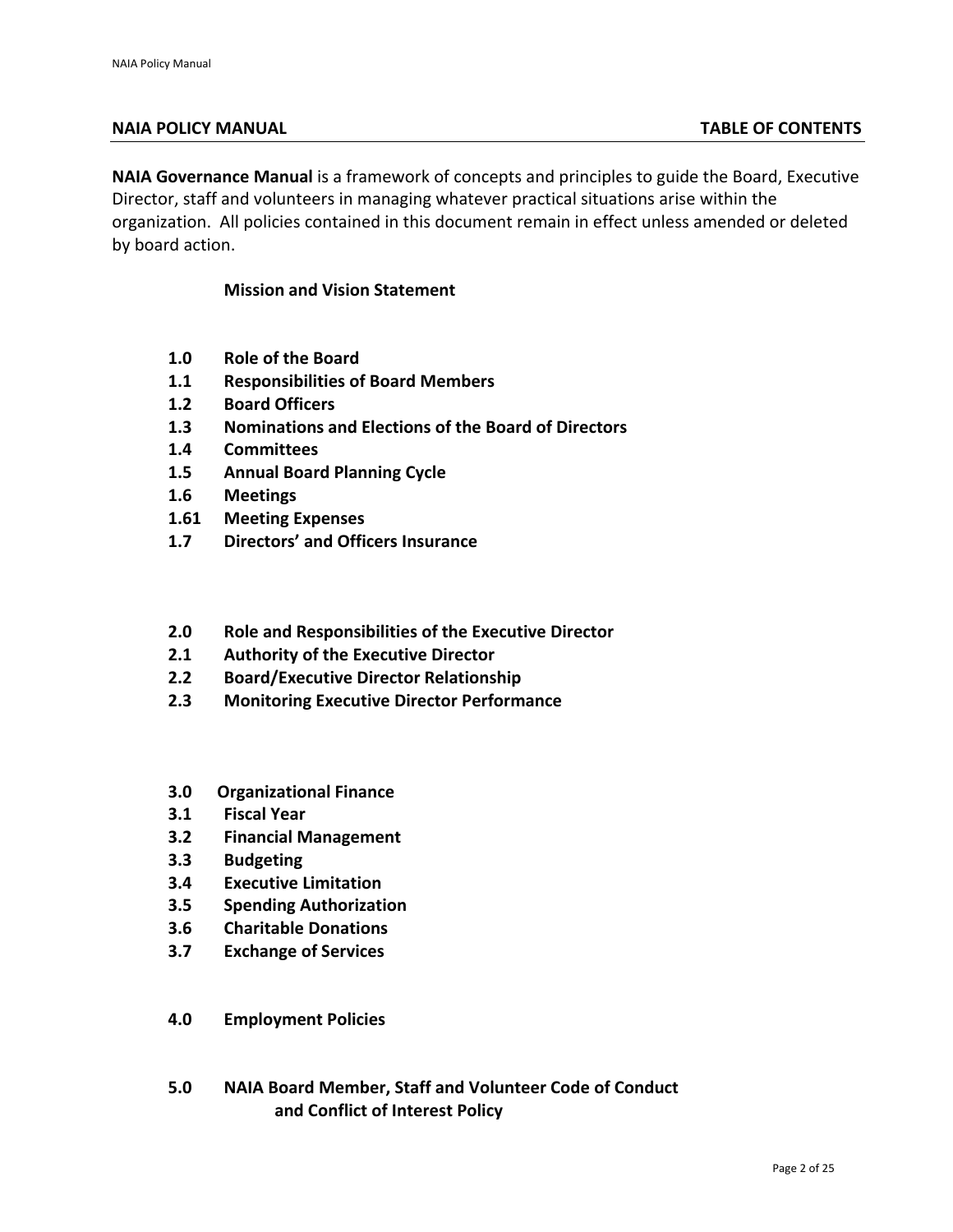## **Mission and Vision Statement**

#### **NAIA Mission Statement**

The mission of the NAIA is to strengthen, improve and promote the artistic, professional and economic success of artists who exhibit in art shows. We are committed to integrity, creativity, and the pursuit of excellence as we advocate for the highest ideals and practices within all aspects of the art show environment.

#### **10‐15 Year Vision Statement**

NAIA is THE resource for all things related to artists who show at art shows**.** It is the nationally respected organization with professional staff that represents and is governed by artists and networks with show directors and communities that support art show events.

 **Approved January 2007**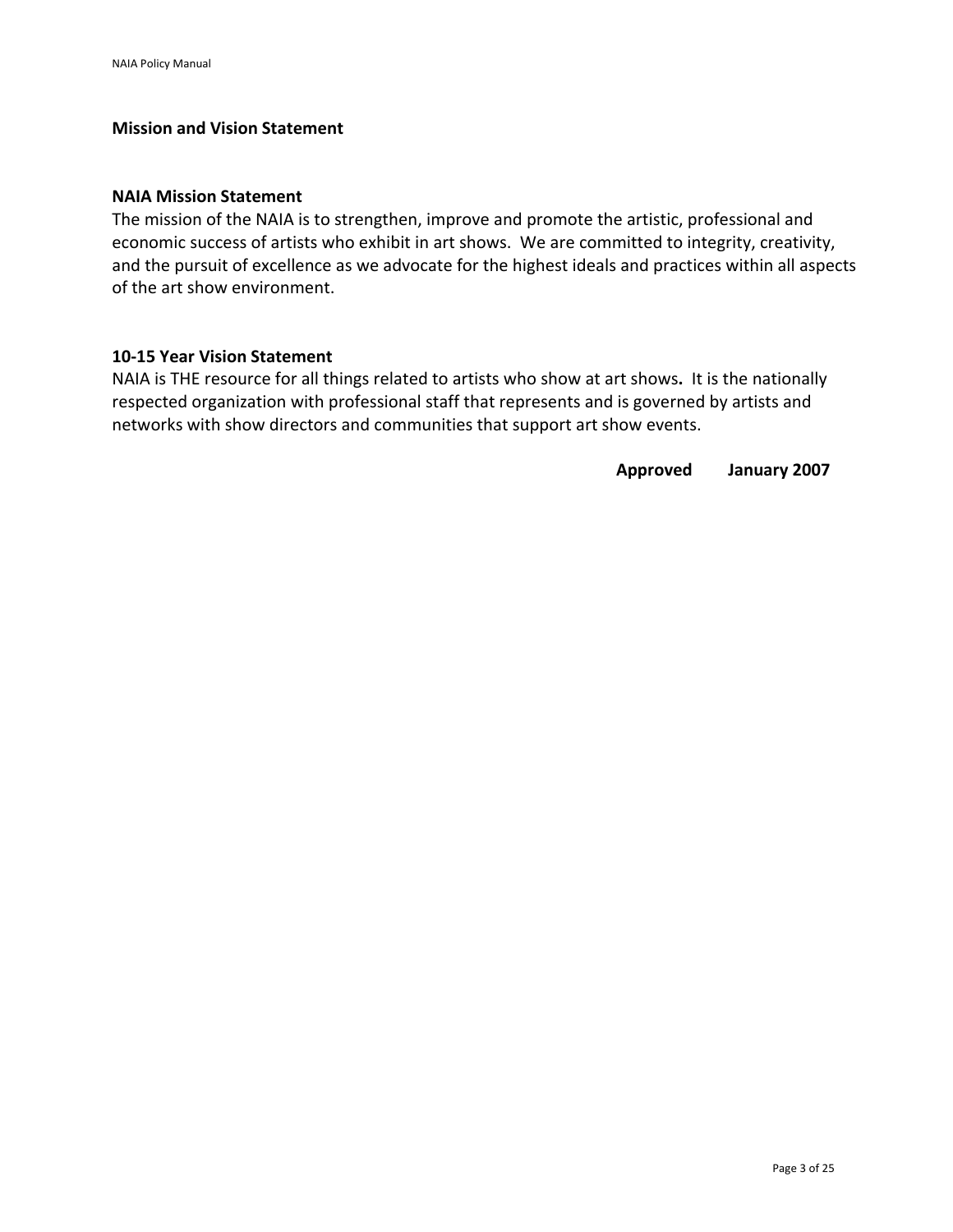## **1.0 ROLE OF THE BOARD**

The Board of Directors is responsible for all governance and management oversight of NAIA. The objectives near and far that the Board determines are appropriate in furthering the mission of NAIA will be guided at all times by the voice of the membership.

## **The work of the board will be guided by the following critical elements of good governance:**

- creating a vision,
- securing resources
- defining clear roles and responsibilities
- **•** establishing benchmarks for performance
- monitoring established benchmarks and performance
- accounting to key stakeholders for the direction and performance of the organization

## **The board will:**

- **Determine the Organization's Mission and Purpose.** It is the responsibility of the board to create and review a statement of mission and purpose that articulates the organization's goals, means, and primary constituents served.
- **Select the Executive Director** to whom responsibility for the administration of the organization is delegated.
- **Support the Executive Director and Review his or her performance.** The board will make sure that the chief executive has the moral and professional support he or she needs to further the goals of the organization.
- **Ensure Effective Organizational Planning**. Boards must actively participate in an overall planning process and assist in implementing and monitoring the plan's goals.
- **Ensure Adequate Resources.** A foremost responsibility of the board is to provide adequate resources for NAIA to fulfill its mission.
- **Provide Proper Financial Oversight**. The board must assist in developing the annual budget and ensuring that proper financial controls are in place.
- **Determine and Monitor the Organization's Programs and Services.** The board's responsibility is to determine which programs are consistent with the organization's mission and to monitor their effectiveness.
- **Enhance the Organization's Public Image.** The board should clearly articulate the organization's mission, accomplishments, and goals to the membership and garner support from the community at large.
- **Ensure Legal and Ethical Integrity and Maintain Accountability**. The board is ultimately responsible for ensuring adherence to legal standards and ethical norms.

**Recruit and Orient New Board Members and Assess Board Performance**. All boards have a responsibility to articulate prerequisites for candidates, orient new members, and periodically and comprehensively evaluate its own performance.

**The board may choose to add other responsibilities to this list.**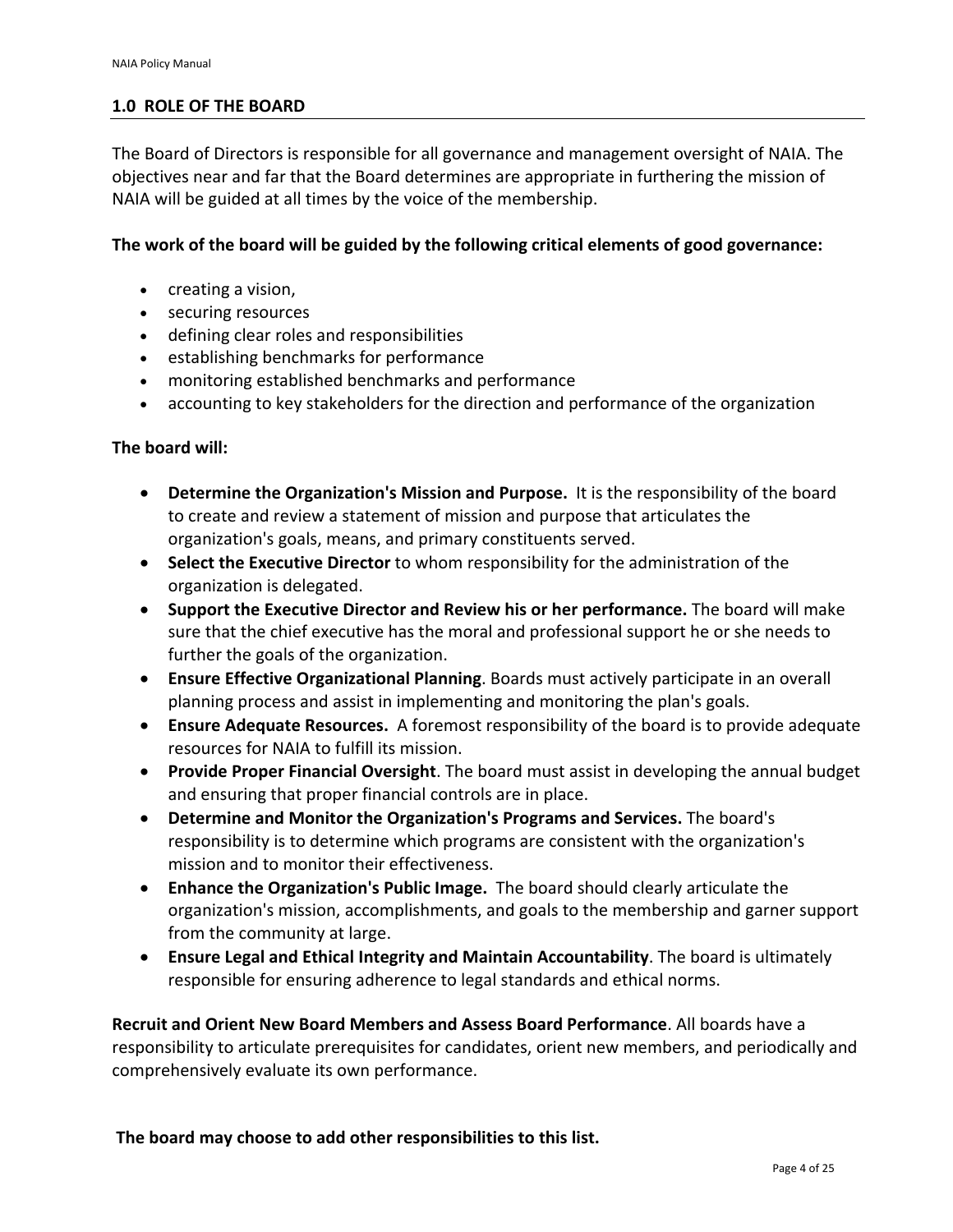#### **1.1 RESPONSIBLITIES of BOARD MEMBERS**

The leadership success of the board is a direct result of the individual and collective participation of its members. Each board member is responsible to the organization in the following ways:

- Be familiar with the mission, bylaws, policies, and programs of NAIA.
- Recognize and respect the difference between governing, which is the responsibility of the Board, and managing, which is the responsibility of the Executive Director and staff. Understanding the Executive Director is accountable only to the board as an organization, and not to individual board members. Accordingly, the relationship between the Executive Director and individual members of the board, including the board chair, is mutually respectful not hierarchical.
- Speak with one voice, not individually, unless authorized to do so by the full board. Be aware the Board Chair (or express designate) is the only spokesperson for the Board and the Executive Director is the only spokesperson for management.
- Prepare for, attend and participate in the majority of meetings of the board. As stated in the NAIA Bylaws, failure to attend two consecutive regularly scheduled meetings without legitimate notice may result in a board member's removal and/or ineligibility for re‐ nomination.
- Log in to the Board Internet Forum weekly. Board members are obliged to post their schedules on the Board calendar.
- Every board member will serve on at least one committee. Board members who serve on staff committees are subject to the direct supervision of the Executive Director or responsible staff person.
- Board members are obliged to attend the NAIA Director Conference.
- Make a personal financial contribution to the organization. The demonstration of support, rather than the amount of the contribution, is of principal importance. Board members are expected to contribute only within their individual means.
- Each board member assumes the responsibility of fiduciary oversight such as reviewing the organization's annual financial statements.
- Suggest possible nominees to the board who can make significant contributions to the work of the board and the NAIA.
- Agree to sign a document that verifies that he/she has read and will abide by the NAIA Bylaws, Policy Manual and the Board Member, Staff and Volunteer Code of Conduct and Conflict of Interest Policy.

#### **The Rights of Board Members:**

- Receive notice of board meetings which includes an agenda.
- Attend and participate in all board meetings.
- Examine NAIA books, records, meeting minutes, financial statements and contracts.
- Place items on the board meeting agenda at the appropriate time.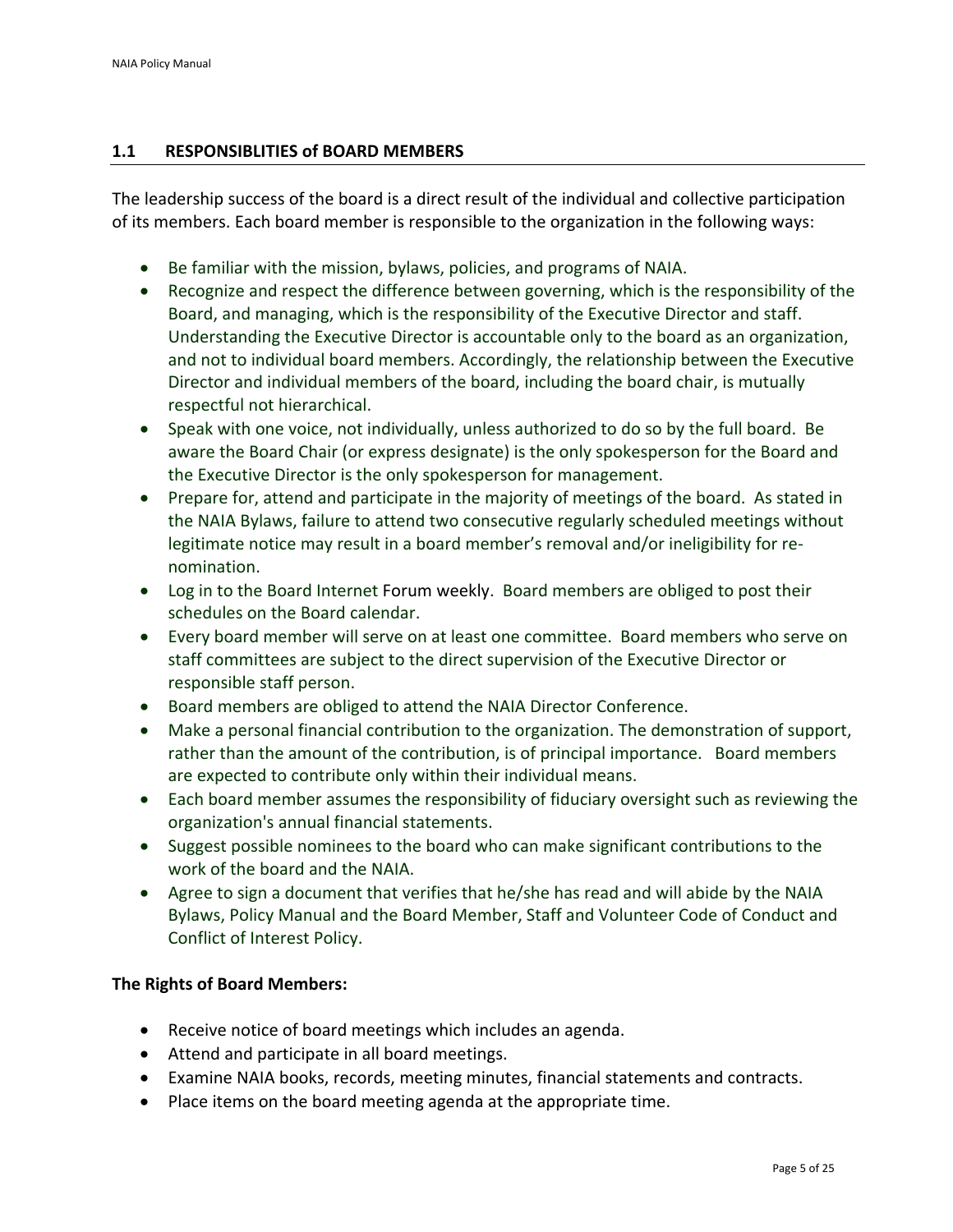## **1.2 BOARD OFFICERS**

**Officers of the Board.** As stated in the bylaws Board Officers will include: Chair, Vice Chair, Secretary and Treasurer

**Terms of Office.** As stated in the bylaws Officers will be elected annually by the Board of Directors for a term of one (1) year at the first meeting of the fiscal year.

## **Role of the Board Chair**

- Is a member of the Board.
- Works in partnership with the Executive Director and Vice Chair in achieving the organization's mission.
- Represents the board as the spokesperson for NAIA communicating board-stated positions and policies of NAIA to the membership and outside parties.
- Is designated by the Board and/or bylaws as one of the signing officers for certain documents. In this capacity, the Board Chair may be authorized or required to sign or countersign checks, correspondence, applications, reports, contracts or other documents on behalf of NAIA.
- Collaborates with the Executive Director and Vice Chair to prepare board meeting agendas, board calendar and annual operational plan.
- Chairs meetings of the Board and calls special meetings when necessary.
- Appoints committees and committee chairmen in consultation with other Board members and the Executive Director.
- Serves as an ex-officio member of all committees and attends meetings of the committees when invited.
- Monitors financial planning and financial reports.
- Coordinates the Executive Director's annual performance report.
- Oversees searches for new Executive Director.
- Leads the Board in evaluating annually the performance of the NAIA in achieving its mission.

## **Role of the Vice Chair**

- Is a member of the Board.
- Presides at Board meetings and assumes other duties in the absence of the Chair.
- Working closely with the board chair will assume parallel responsibilities listed above (Role of the Chair) or other specified duties.
- The Vice-Chair may serve as Chair of a Board committee or take on responsibilities at the request of the Board Chair.

Con't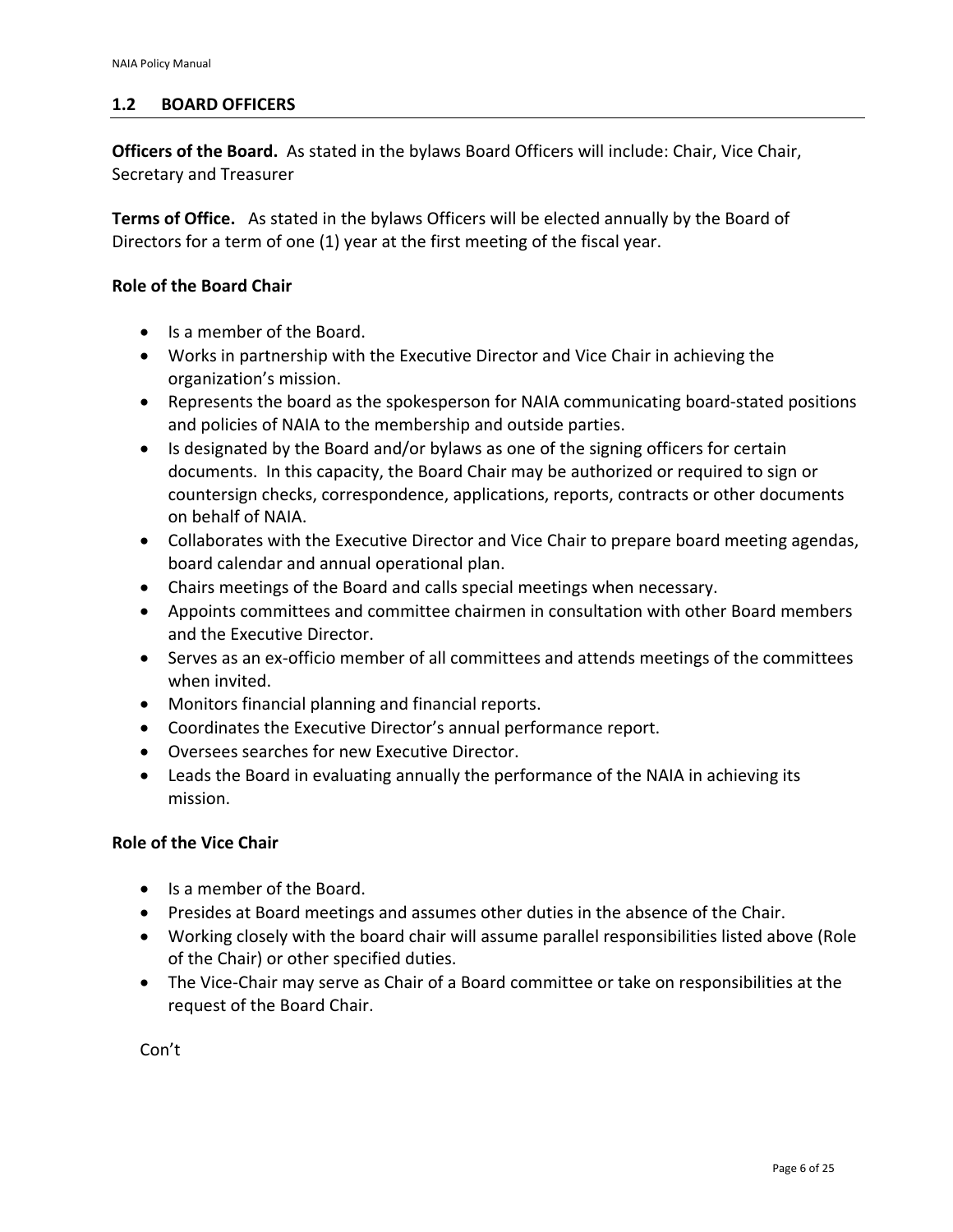## **Board Officers,** *con't*

## **Role of the Treasurer**

- Is a member of the Board
- Understand financial accounting for nonprofit organizations.
- As Chair of the Finance Committee the treasurer will oversee but not manage the financial records of NAIA.
- Assist Executive Director in preparing annual budget and presenting the budget to the board for approval.

#### **Role of the Secretary**

- Is a member of the Board
- Attend all Board meetings
- As the recording officer of NAIA and custodian of its records, except those specifically assigned to others, the secretary will maintain all board records and ensure their accuracy and safety; the *secretary will be required to follow the following three‐part format in maintaining records of Board meetings*:
	- 1. A set of formal Minutes.
	- 2. A list of directives for Board and staff members.
	- 3. Unofficial notes summarizing the discussion including motions.
- Make certain the minutes, Bylaws and Governing Policies of NAIA are currently updated and on hand at every official meeting.
- Manages and reviews minutes of board meetings to ensure their accuracy.
- Make certain minutes are distributed for review within 30 days of the meeting.
- Ensure all official documents are safely passed to the next secretary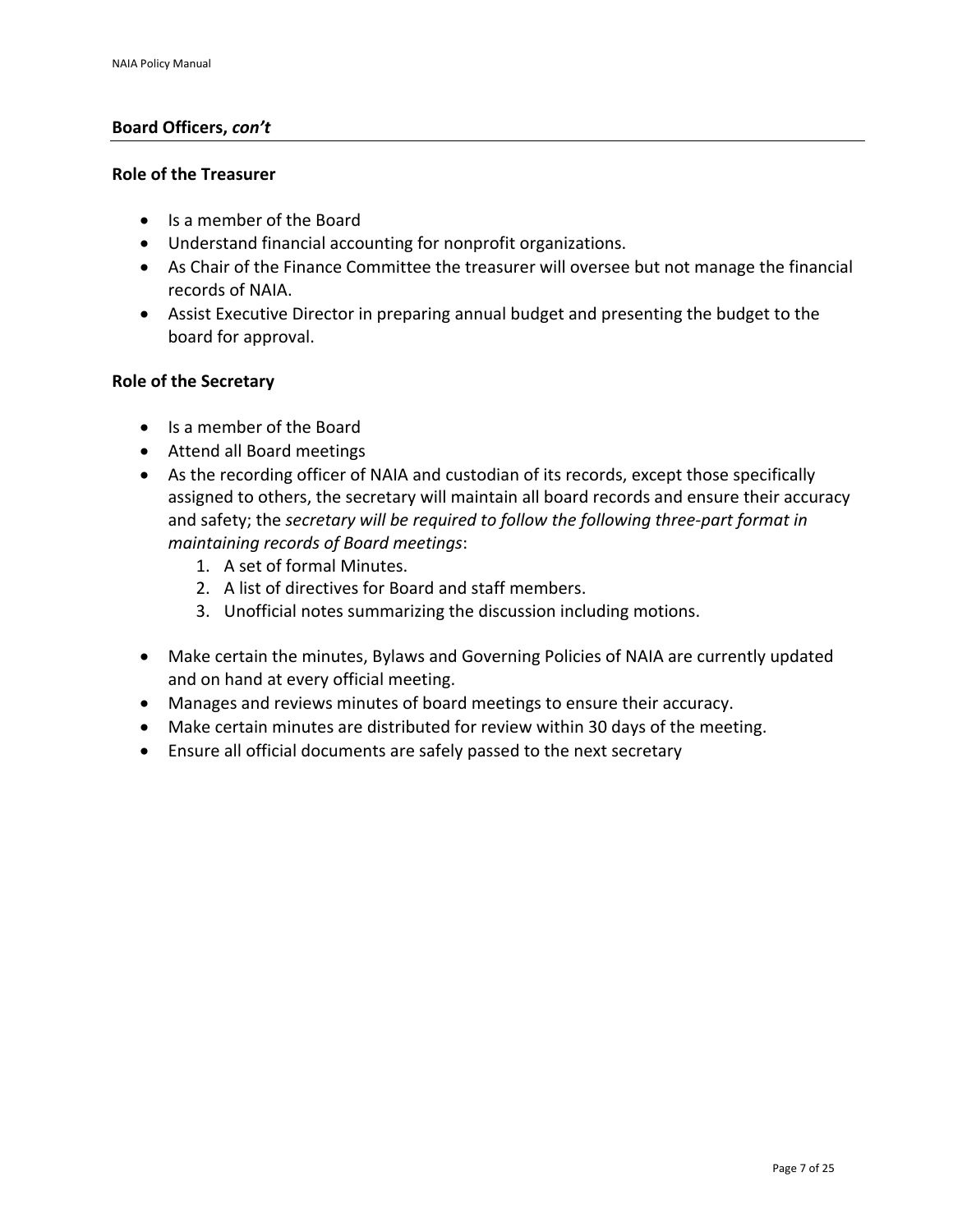## **1.3 NOMINATIONS AND ELECTIONS of the BOARD OF DIRECTORS**

**Nominating Committee.**  The Nominating Committee shall consist of four members who will be elected annually by the Board; including two of whom must be Board members. It shall be the duty of this committee to nominate candidates for election to the Board of Directors; provided, however, that the Board of Directors shall be responsible for determining the number of Directors, subject to Article III, Section 2. (NAIA Bylaws Article III Section 4)*.* 

The Nominating Committee will determine the specifications by which candidates may be nominated, and the deadline for such nominations. The Nominating Committee will personally contact each individual to be nominated to obtain his or her acceptance of nomination. (NAIA Bylaws Article III Section 5).

**Qualifications.** Only Artist and Contributing Members are eligible to become Board members. Not more than two (2) Contributing Members may serve on the board at any given time. (NAIA Bylaws Article III Section 7)

**Election.** Not less than 90 days prior to that first meeting of the new fiscal year the Nominating Committee will send a report containing a list of all candidates nominated for election to the board. A meeting to elect new board members will be held not less than 60 days prior to the first meeting of the new fiscal year.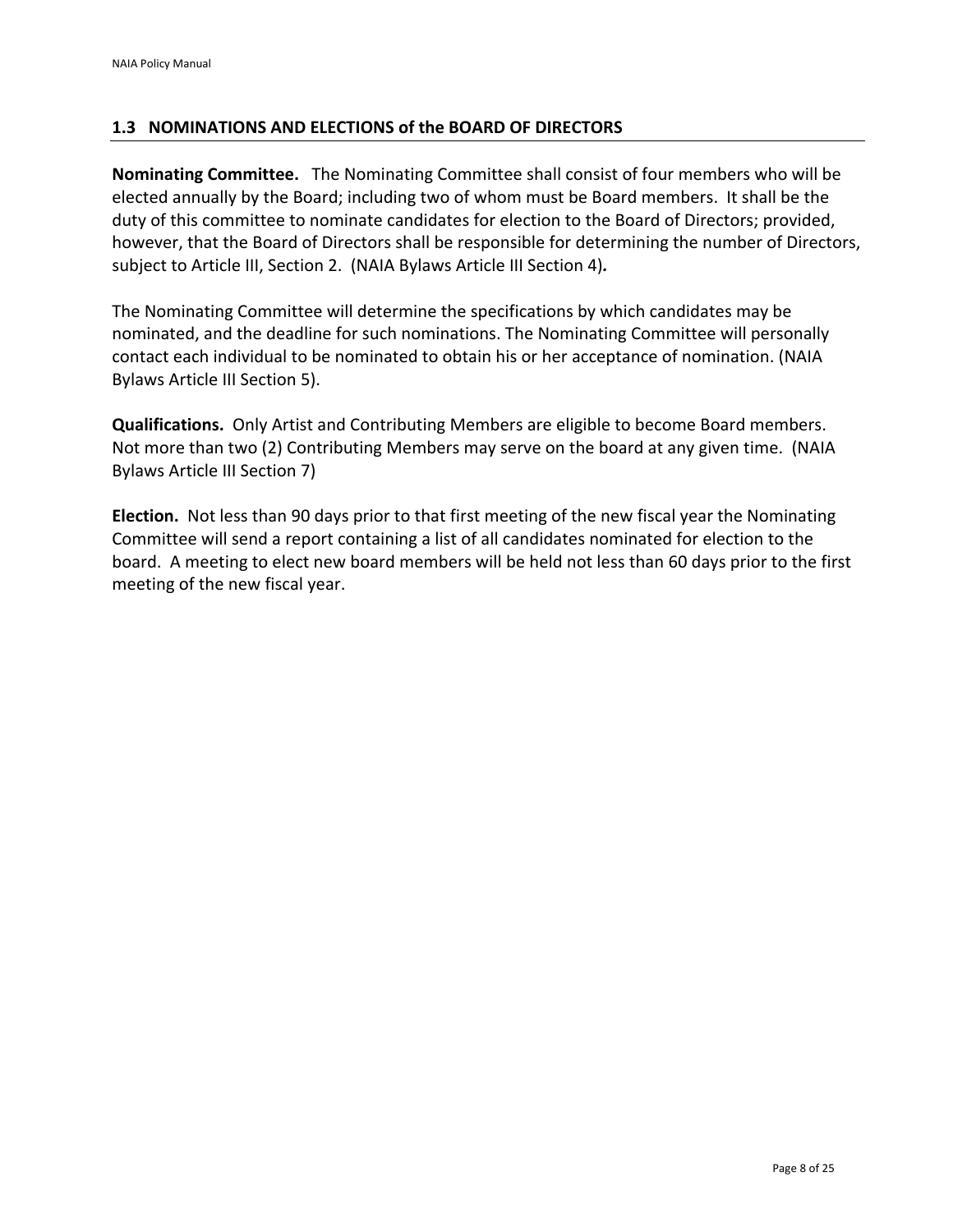## **1.4 COMMITTEES**

**Committees of the Board.** A committee is a Board Committee only if its existence and charge come from the Board, regardless of whether Board members sit on the committee. The only Board Committees are those set forth in this policy. The Board may establish committees as necessary.

## **Current Board Committees:**

- **Board Finance Committee** chaired by Board Treasurer. Committee Members include Treasurer, Board Chair, Vice Chair and ED.
- **Board Governance Committee** chaired by one Board member. Ex‐Officio members include Board Chair, Vice Chair and ED.
- **Membership Committee** chaired by one Board member. Ex‐ Officio members include Board Chair, Vice Chair and ED.
- **Board Development Committee** (Nominations) to include four members a minimum of which are two board members. Ex-Officio members include Board Chair and Vice Chair.
- **Board Input and Survey Committee** to include two board members. Ex‐Officio members include Board Chair, Vice‐Chair and ED.
- **Advocacy Committee** to include the entire board. Executive Director will be an Ex‐Officio member of the committee.

**Staff (Standing) Committees** are established to perform a continuing function. Staff Committees may be established at any time and remain in existence permanently. A standing committee must be constituted by name, by a specific provision of the bylaws or by a resolution.

#### **Current Staff Committees:**

- **Outreach and Communication Committee** includes the Newspaper/newsletter, Website, Database and all internal and external communications. Members include: ED, Newspaper/Newsletter Editor, Webmaster. Ex Officio members include Board Chair and Vice Chair.
- **Director Conference Committee** chaired by ED and includes one board member and a certain number of show directors. Ex‐Officio members include Chair and Vice‐Chair.

#### **Special, Select or Ad Hoc Committees**

Special, Select or Ad Hoc committees is a committee appointed as the need arises, to carry out a specified task, at the completion of which –that committee ceases to exist.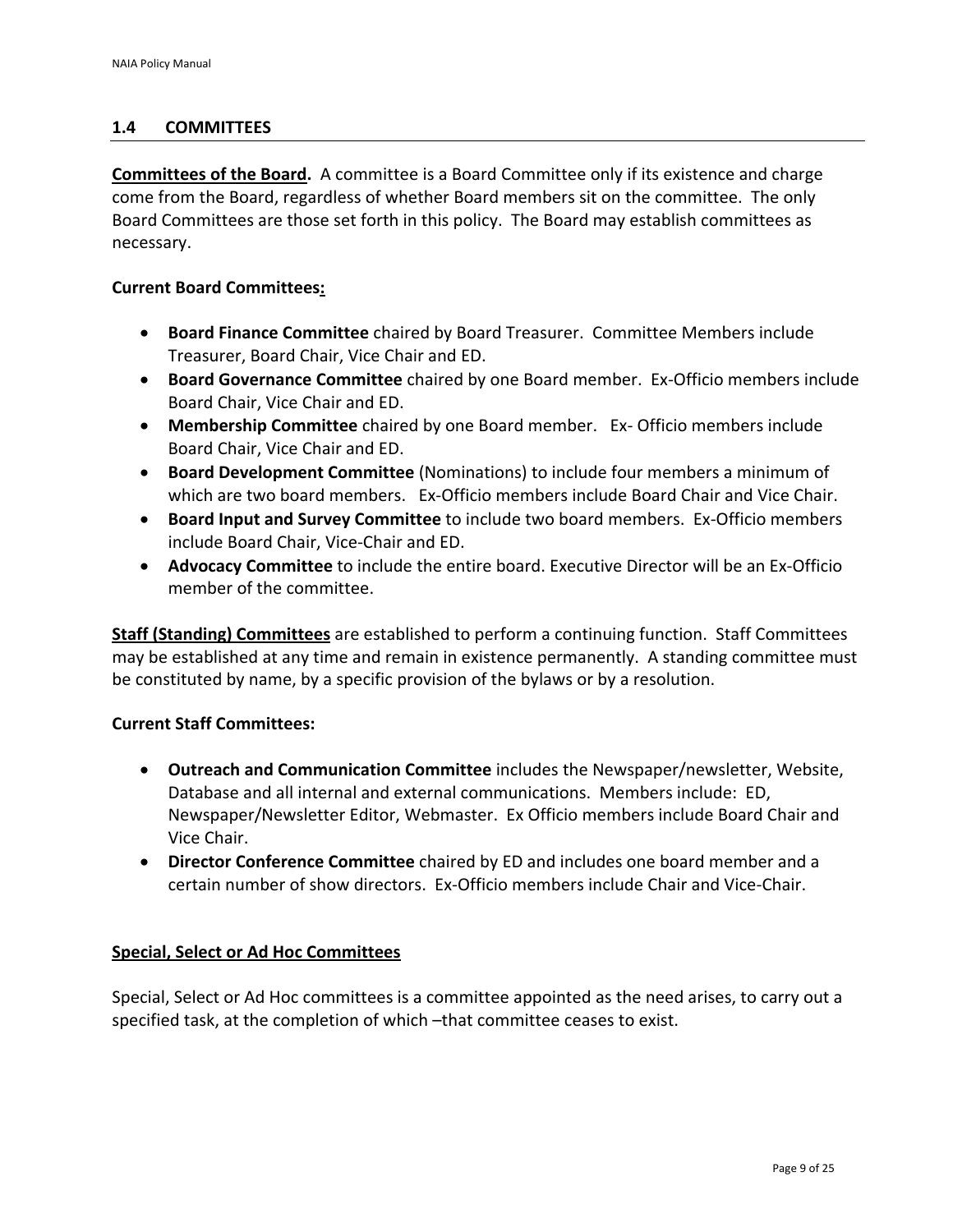## **1.5 ANNUAL BOARD PLANNING CYCLE**

**Annual Board Plan.** The board will develop an annual agenda no later than the last day of December to include administrative planning and budgeting focused on executing a one year operational plan for the new fiscal year reflecting the goals and objectives of the strategic plan.

This detailed plan/agenda will be prepared jointly by the ED, Board Chair and Vice Chair. The deadline for Board members to make additions to the agenda will be 14 days prior to the scheduled board meeting. Additional matters may be added to the agenda of any board meeting by an affirmative vote of the majority of the members of the board or those present at a meeting. All matters to be considered by the board at any meeting will be included in the agenda and sent to board members as required by the bylaws 10 days prior to the meeting.

**Consent Agendas.** In order to make meetings more efficient the board and Executive Director will include the use of consent agendas. A consent agenda is a component of a meeting agenda enabling the board to group routine items and resolutions under one umbrella. The consent agenda is voted on as a unit without comments or discussion thereby saving time and energy. All items included in the consent agenda will be sent to board members 10 days prior to the meeting for board members to examine. If a board member has further questions or concerns about an item, he/she may request that the item be removed and added to the regular agenda. Agenda items commonly included in a consent agenda are previous meeting minutes, committee reports, updated documents, routine policy revisions, and routine correspondence.

**Board Action Calendar.** A calendar of annual agenda items will be developed collectively by the ED, Board Chair and Vice Chair. The calendar will list agenda items and tasks that require action by the board during the course of the fiscal year. Additionally the calendar will include "by when" listing for tasks to be completed. At the first meeting of the fiscal year the board will determine the regular meeting dates and times for that fiscal year.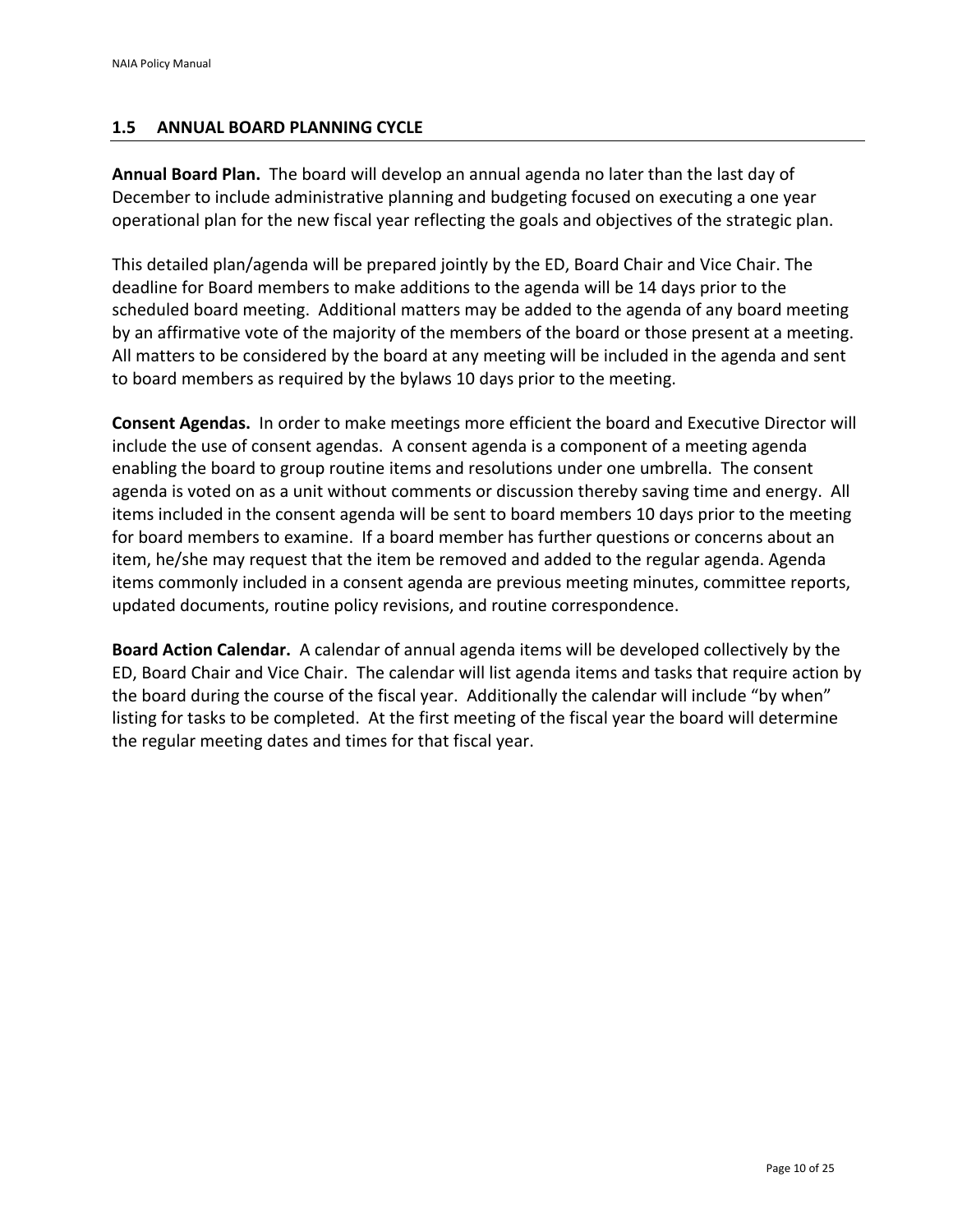## **1.6 MEETINGS**

**Meeting Schedule.** The board of directors and ED will schedule the annual meeting to occur within the first 30 days of the new fiscal year. At the annual meeting the board will schedule all other regular meetings dates for the upcoming fiscal year.

**Meeting Agenda.** NAIA board meeting agendas will approximate the following outline:

- Call to order by the board chair or other presiding officer and determination of a quorum.
- Approval of the agenda
- Consideration correction and approval of minutes of the previous meeting
- Approval of the consent agenda
- Consideration and acceptance of the financial report
- Committee reports and recommendations for board action.
- Report from ED
- Unfinished Business
- New Business
- Adjournment

**Meetings by Conference Call.** Board meetings may be conducted by conference call under the following rules:

- All board members participating in the meeting must be able to hear one another.
- All rules for calling meetings and notification of board members as required in the NAIA Bylaws and this policy manual will apply.
- All rules for the conduct of meetings will be followed
- Minutes of the meeting will be recorded.

**Records of Board Meetings.**  Records of all actions taken by the board will be set forth in the minutes of the meeting. Minutes will be the official record of NAIA and will be kept on file by the Secretary and Executive Director. In order for the Secretary and Executive director to participate in meeting discussions and deliberations a volunteer or member of the clerical staff may be asked to attend the meeting and record the minutes, notes and directives. The Secretary would be responsible for forwarding the finished minutes to the board.

**Minutes Format.** Minutes of the meeting record the actions of the board not discussions. The secretary is required to follow a three-part format in maintaining records of Board meetings:

- Part 1. A set of formal Minutes
- Part 2. A list of directives for Board and staff members.
- Part 3. Unofficial notes summarizing the discussion including motions. The record will be distributed to the Board for review within 30 days of the meeting.
- Minutes to include: meeting date, time and place; kind of meeting; board members in attendance both excused and absent; existence of a quorum; approval of minutes; motions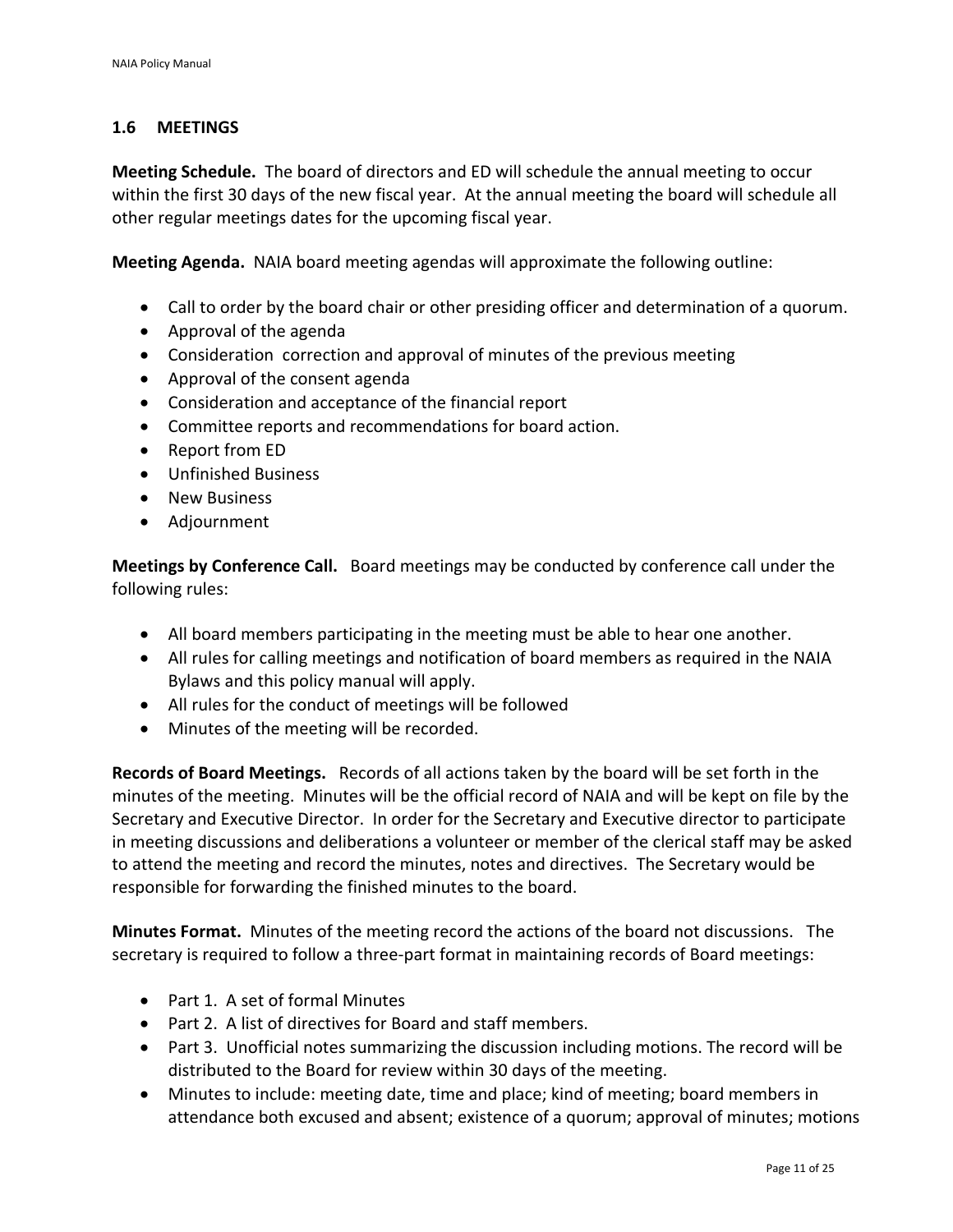made and by whom; voting results; reports and documents introduced; future action steps; adjournment time; the signature of the secretary.

Parliamentary Authority. All meetings of NAIA will be governed by parliamentary rules as outlined in **Robert's Rules of Order Newly Revised** in all cases where current bylaws and board policies do not apply.

**1.61 Meeting Costs………..Policy to be determined**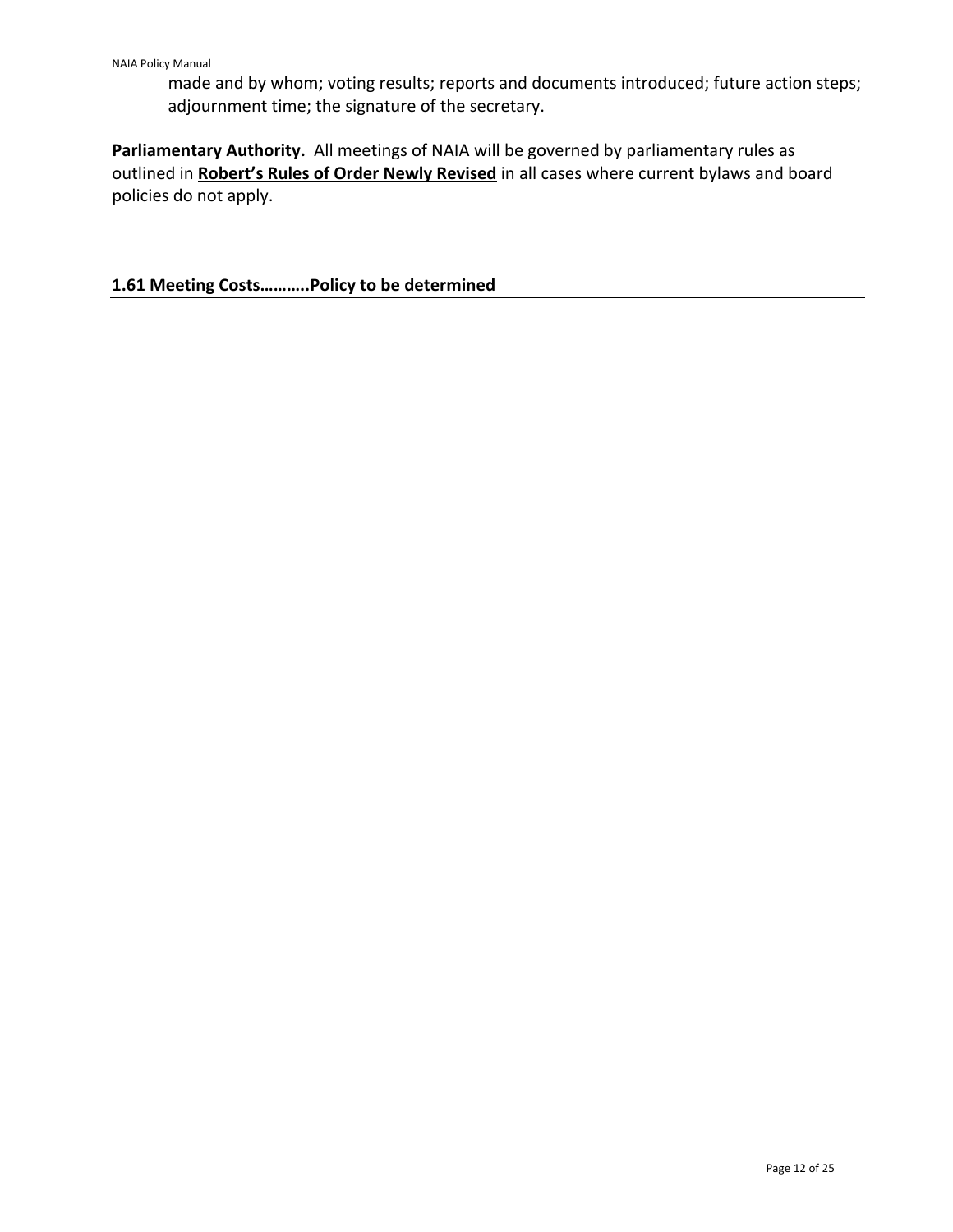## **1.7 DIRECTOR'S AND OFFICERS INSURANCE**

To the extent permitted by Illinois law, NAIA may purchase and maintain insurance on behalf of any person who is or was a director, officer, employee, trustee, or agent of NAIA, or is or was serving

at the request of NAIA as a director, officer, member, employee, trustee or agent of another corporation, domestic or foreign, non‐profit or for profit, partnership, limited liability company, joint venture, trust or other enterprise. (Article VII Section 3. NAIA Bylaws). It will be the responsibility of the Executive Director to keep current such a policy. The continuing need for such insurance will be reviewed each time the policy is due for renewal.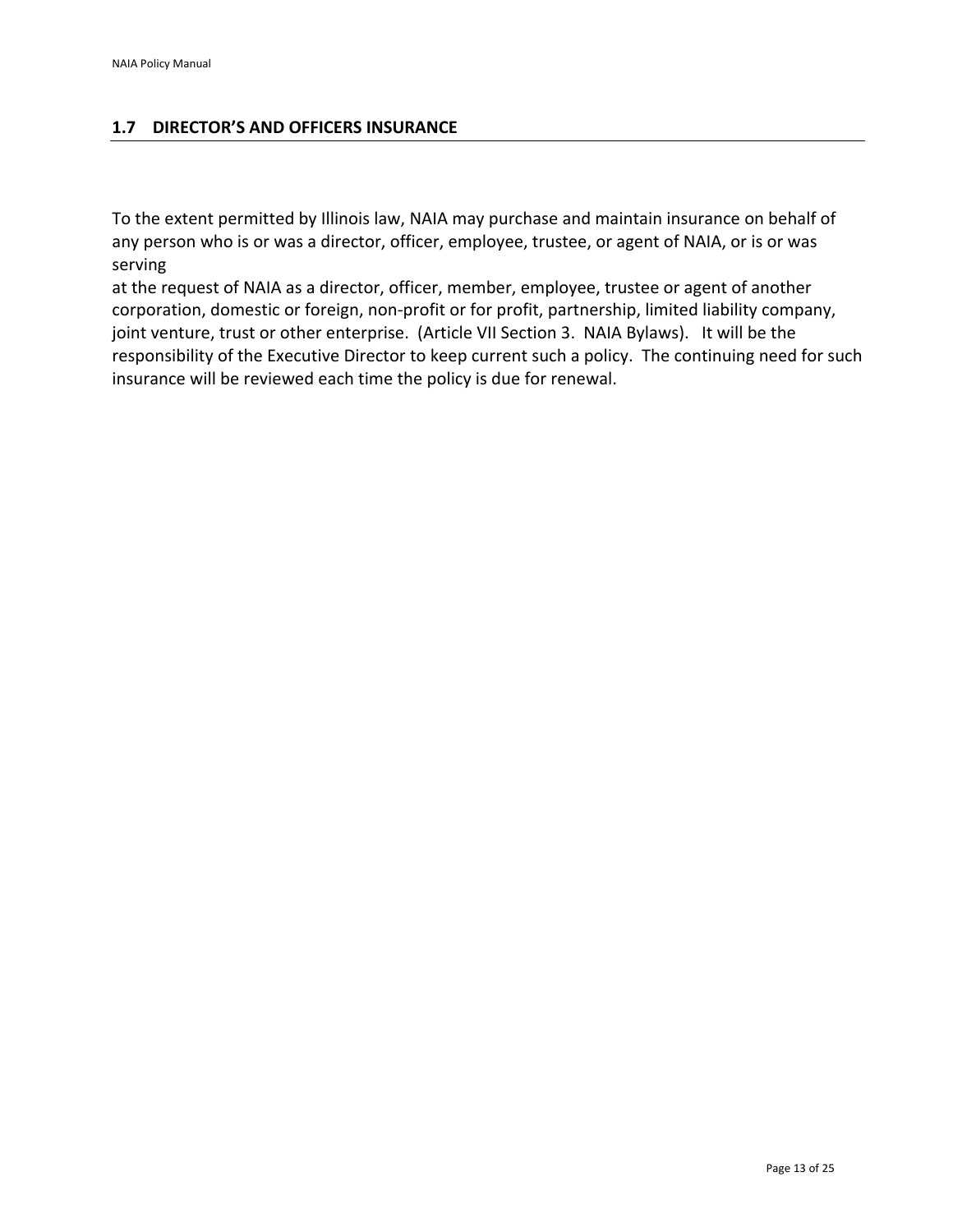## **2.0 ROLE AND RESPONSIBILITIES OF THE EXECUTIVE DIRECTOR**

The Executive Director is responsible for the overall operation of NAIA. The Executive Director plans for and administers a program providing service in accordance with NAIA's stated purpose and in such a manner that optimum results are achieved in relation to the resources of the organization and operates under the general direction of the NAIA Board of Directors. Responsibilities of the Executive Director fall under the categories of General Administration, Fiscal Management, Personnel Management, Board Relations and Public Relations. The Executive Director interacts with both the board and staff of NAIA, but has ultimate responsibility to the board. Responsibilities include:

#### **General Administration**

- The Executive Director provides leadership for the development of short and longer-term strategic plans and oversees implementation of these plans.
- Is responsible for the day to day operation of NAIA.
- Takes a leadership role in the development of new policies and programs while promoting their implementation and evaluation.
- Ensures that legal obligations of NAIA are met.
- Supervision of membership program/benefits and development of strategies to increase membership enrollment.
- Responsible for the oversight and management of NAIA Conferences. The job will include, but will not be limited to the following:
- 1. Determine feasibility of potential sites; if necessary ask for input from the Board
- 2. Assemble conference committee
- 3. Implement an operational plan designed to ensure the event is well organized.
- 4. Prepare and monitor conference budget
- 5. Attend conference and supervise staff

## **Fiscal Management**

- The Executive Director is responsible for developing and monitoring the annual budget.
- Oversees the preparation of financial statements and project budgets. Ensures that necessary systems, procedures and controls are in place and functioning.

#### **Personnel Management**

- Has the accountability and authority for NAIA personnel, including the formulation and definition of specific staff and volunteer duties, hiring, evaluation and termination; providing direction and support; and maintaining morale and fostering a work environment that encourages productivity and creativity;
- All board authority delegated to staff is delegated through the Executive Director.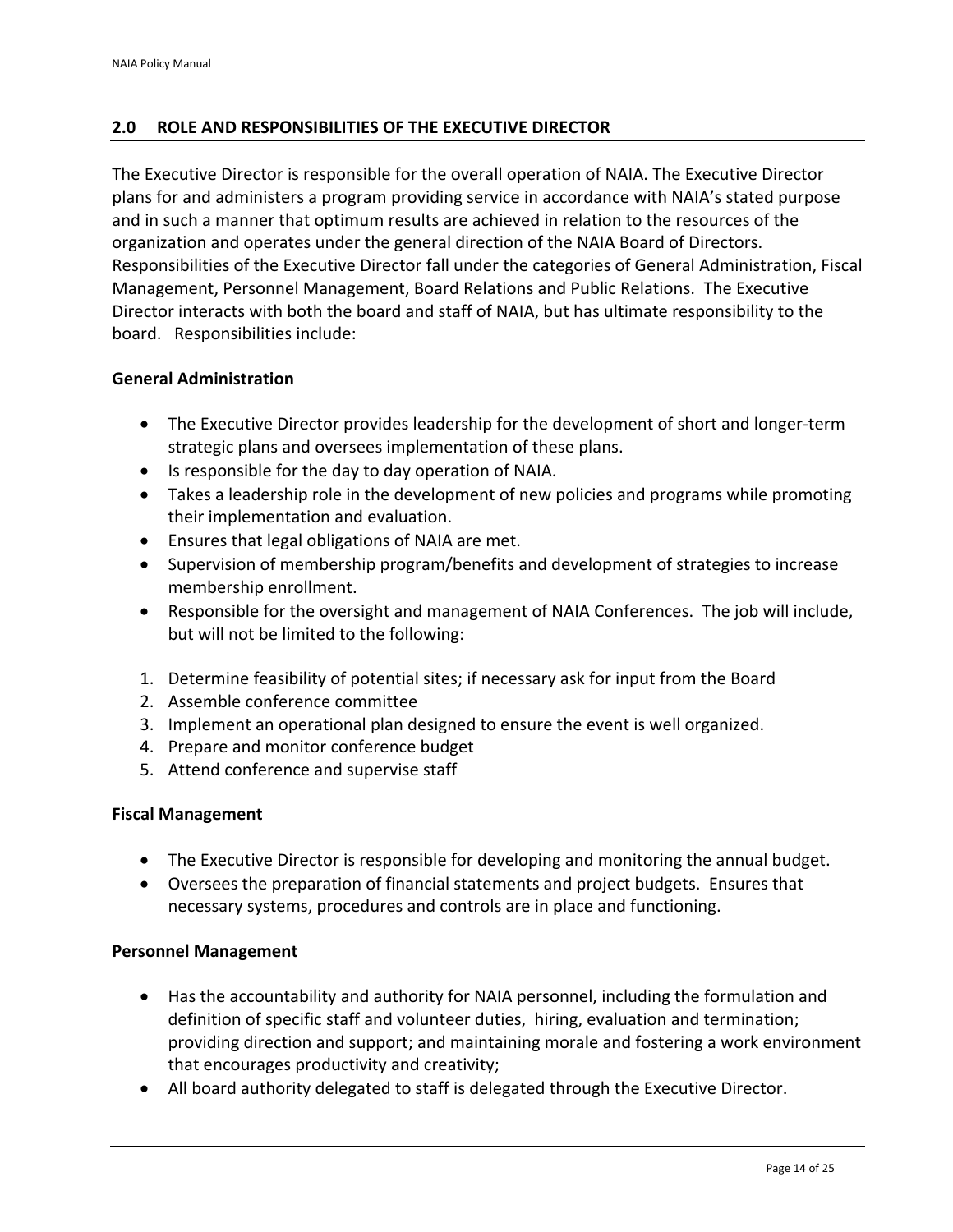## **Board Relations**

- The Executive Director is the board's sole connection to the operational authority and accountability of NAIA and will provide information and counsel to the board.
- Supply necessary monitoring data in a timely, accurate and understandable fashion, directly addressing provisions of the board policies being monitored.

#### **Public Relations**

- The Executive Director serves as a primary spokesperson for the organization.
- Maintains appropriate relations with other professional groups and agencies in similar fields of service.

## **2.1 AUTHORITY OF THE EXECUTIVE DIRECTOR**

No individual board member, officer or committee has any authority over the Executive Director. Only the board by majority vote has authority over the Executive Director. Acting within this authority, the Executive Director may not perform, allow or cause to be performed any act which is unlawful, insufficient to meet commonly accepted business and professional ethics for the "prudent person" test, in violation of funding source requirements or regulatory bodies, or contrary to explicit board constraints on executive authority.

**Committee Policy.** If a conflict should arise between a staff /committee member and the Executive Director that staff /committee member has the right to bring the conflict before the Board of Directors for discussion.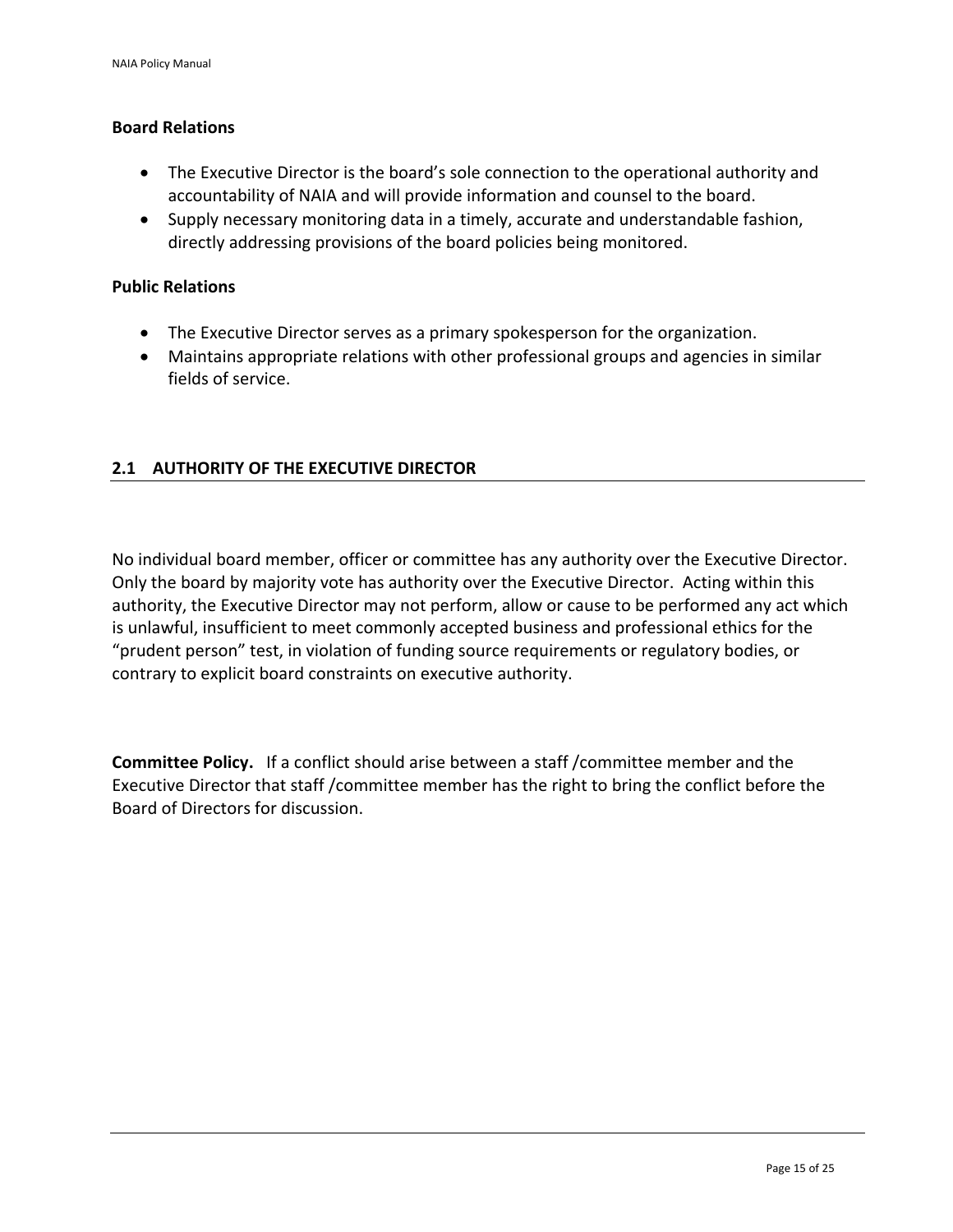## **2.2 BOARD/EXECUTIVE DIRECTOR RELATIONSHIP**

The Board of Directors of NAIA will recognize and maintain the following guidelines in the board's relationship with the Executive Director:

- Good management is one of the key factors in the success of NAIA. The board reserves the authority to establish policies, approve plans, and programs and delegate authority to the Executive Director.
- The board will approve policies and long-range plans and programs for NAIA and delegate authority to the Executive Director to execute and carry out the policies, plans and programs.
- The Executive Director will be responsible for hiring capable personnel within the limitations of board policy and budget constraints, determining the appropriate compensation, training, supervising, disciplining and terminating if necessary.
- Board members will refrain from individually discussing management and personnel issues with NAIA staff or volunteers other than the Executive Director. The board, in consultation with the Executive Director, may confer with key personnel.
- Authority for management of NAIA will be through the board of directors to the Executive Director, then to staff or volunteer personnel. The board will require full and timely information from the Executive Director concerning pertinent matters that relate to the management of NAIA.
- The board recognizes that efficient management of NAIA can exist only through mutual understanding and cooperation between the board and the Executive Director. The board also recognizes that the Executive Director is accountable to the board to show results, but the executive cannot perform well and show results if not given latitude to exercise independent judgment in executing board policy. Therefore, the board grants the latitude of judgment and discretion and expects full accounting of performance from the Executive Director.
- The board recognizes its position as the employer of the Executive Director and will be responsible for a systematic annual evaluation of the Executive Director's performance. The evaluation will be for the purpose of improving the Executive Director's performance and to provide a basis for consideration of the Executive Director's salary.
- The Executive Director's employment with NAIA may be terminated for cause upon written notice to the Executive Director in accordance with the Board/Executive contract in effect.

## **2.3 MONITORING EXECUTIVE DIRECTOR PERFORMANCE**

The Board of Directors will monitor the performance of the Executive Director to determine the degree to which board policies are being fulfilled.

The Board will annually evaluate the work performance of the Executive Director. The evaluation will take place at the first meeting of the new fiscal year.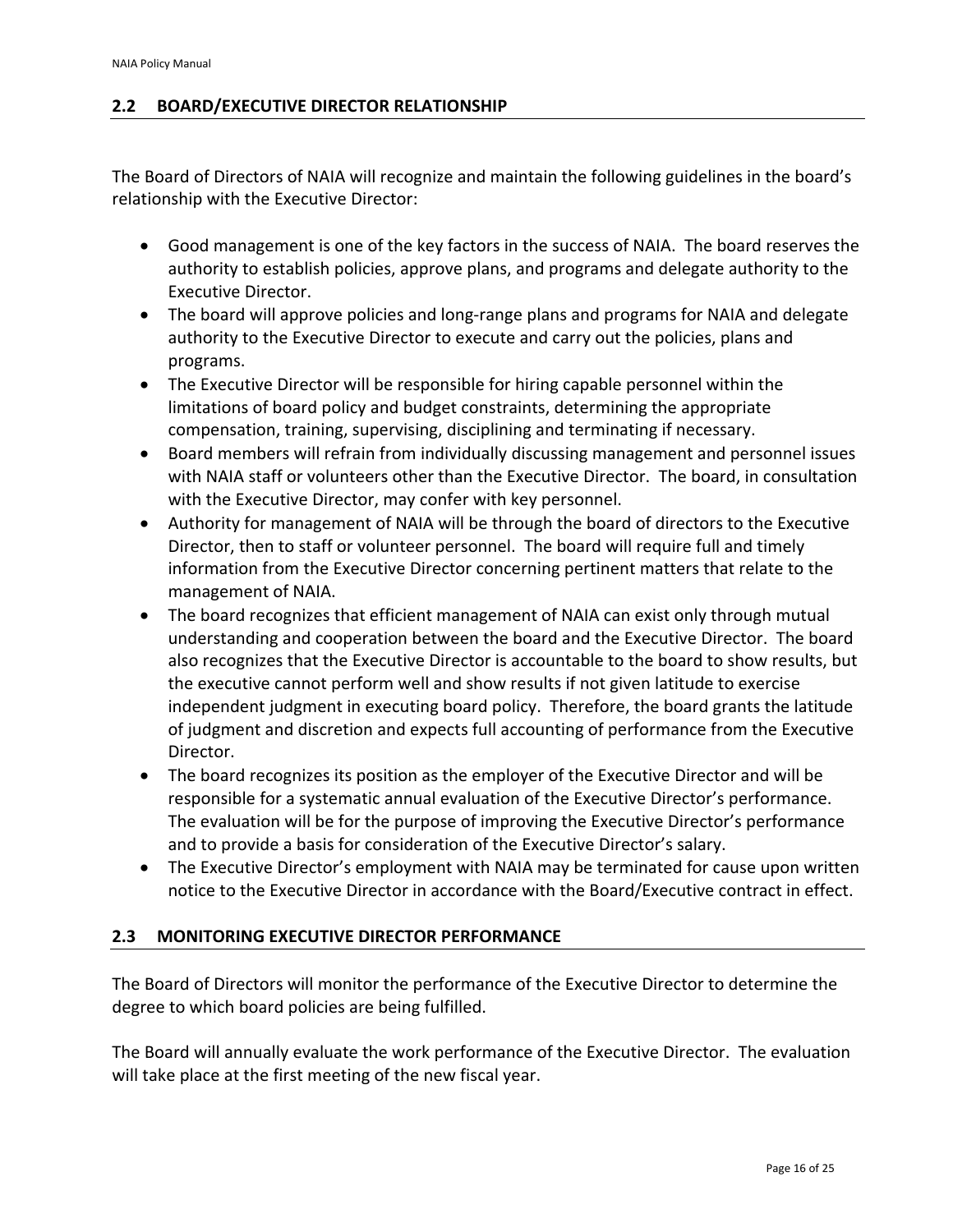## **3.0 ORGANIZATIONAL FINANCE**

**3.1 FISCAL YEAR.** The fiscal year of NAIA will begin on the 1<sup>st</sup> day of January ending on December 31<sup>st</sup> of that same calendar year.

**3.2 FINANCIAL MANAGEMENT.** Financial resources of NAIA are the responsibility of the Board of Directors. Financial planning for any fiscal year will not deviate materially from the organizational strategic plan. The board will:

- Have a clear plan for acquisition of financial resources to pay for the programs and services provided by NAIA.
- Provide guidelines for management and allocation of financial resources which will produce optimum benefit for those NAIA serves.
- Plan expenditures in any fiscal year of more funds than are conservatively projected to be received in that period.
- Monitor and evaluate the financial plans and guidelines of NAIA to ensure the financial integrity of NAIA.

**3.3 BUDGETING.** The annual operating budget will be prepared by the Executive Director and presented to the board at the annual meeting scheduled for the first month of the new fiscal year. The budget will reflect the cost of carrying out the programs and services of NAIA for that fiscal year. The budget will also reflect the anticipated revenues of NAIA.

**3.4 EXECUTIVE LIMITATION.** The Executive Director may not risk financial losses to NAIA beyond those that may occur in the normal course of business.

#### **The Executive Director will:**

- Ensure that more funds are not expended than have been received in the fiscal year to date.
- Make sure that no long term reserves are used.
- Make certain that all tax payments or other government ordered payments or filings are not overdue or inaccurately filed.
- Settle payroll and debts in a timely manner.
- Not use restricted contributions for purposes other than stated by the contributor.
- Not allow expenditures of NAIA funds for travel purposes which are not specifically related to or consistent with the organization's purpose and function
- Ensure that all personnel with access to significant amounts of NAIA funds are appropriately bonded.
- Limit exposure of NAIA, the board and staff to claims of liability.
- Invest operating capital only in secure short-term investments.
- Insure off-site backup of all computer and other financial records necessary for uninterrupted operation of NAIA.
- Ensure against embezzlement, casualty losses to full replacement value, and against liability losses (to board members, organization or staff) beyond the minimally acceptable prudent level.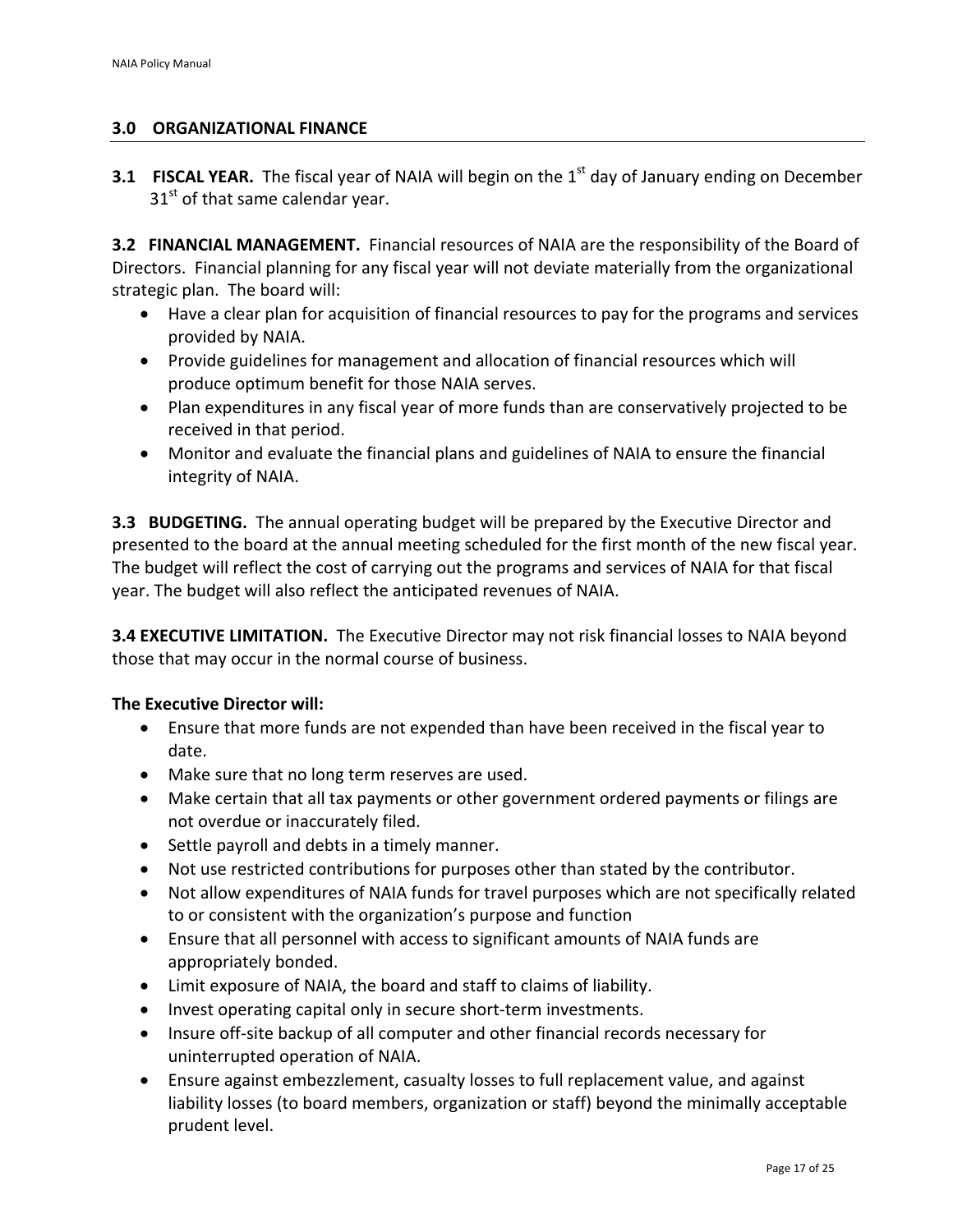**3.5 SPENDING AUTHORIZATIONS**. The Executive Director may make expenditures consistent with the board-approved budget without further board approval. Expenditures that are not within the board approved budget must be formally approved by the board of directors.

**3.6 CHARITABLE DONATIONS**. NAIA does not make charitable donations for any reason.

**3.7 Exchange of Services.** NAIA will maximize the utilization of its resources in service to its goals, mission, and membership in ways that are legal, ethical, professional and deemed appropriate by the Board. One example of such a practice is the exchange of services such as advertising, writing, secretarial work and conference/seminar presentations for extraordinary services provided to us. Such exchanges, however, must be approved by no less than 75% of the Board membership.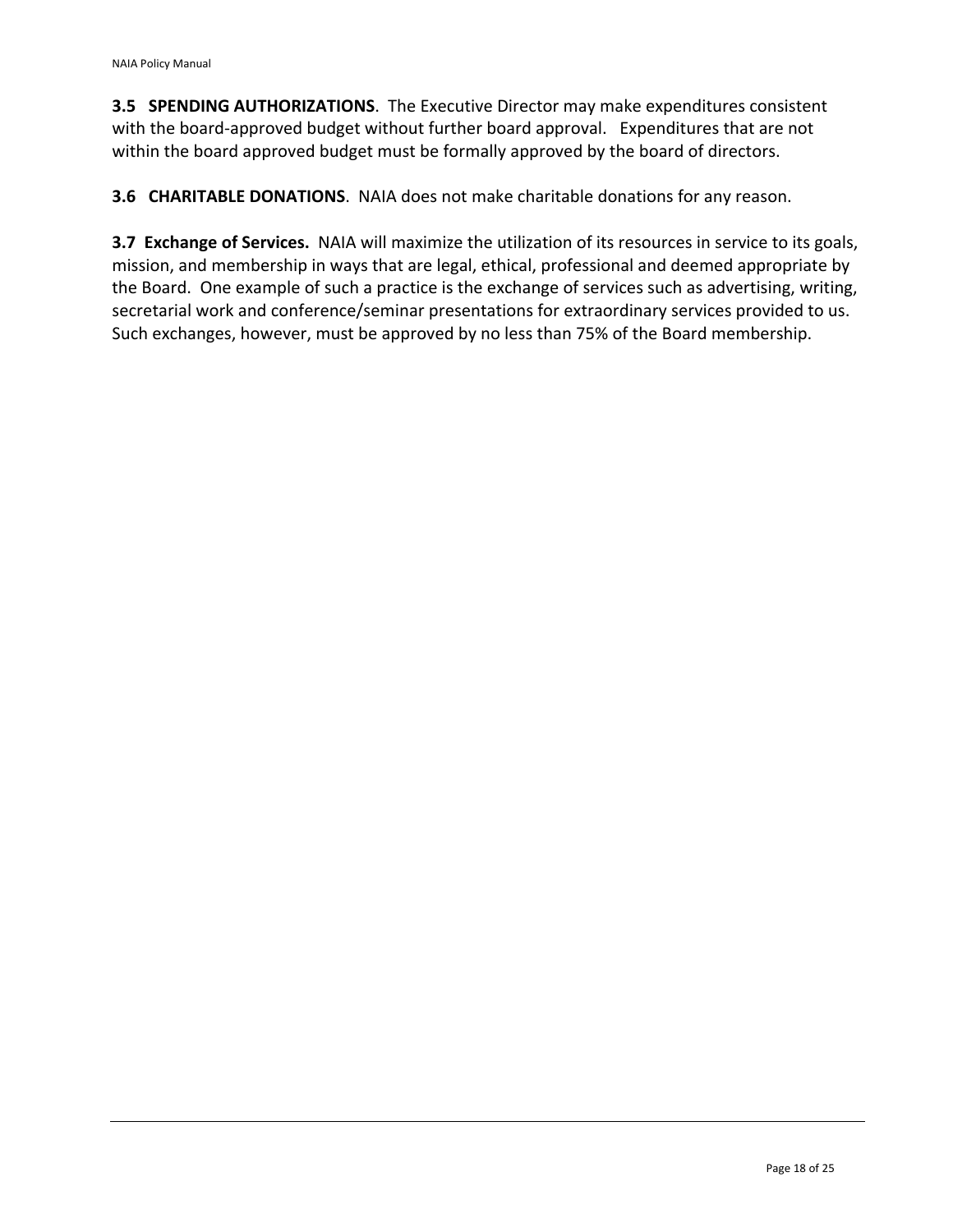## **4.0 EMPLOYMENT POLICIES**

**Organizational Values**. NAIA in its hiring and other activities will not discriminate on the basis of race, creed, national origin, age, handicap, political affiliation, sex, sexual orientation, marital or parental status. The affairs of NAIA will be conducted with integrity and truthfulness. The activities of NAIA will be open and accessible to scrutiny by its members, sponsors and supporters. Furthermore, all activities of the NAIA shall be conducted in accordance with applicable laws.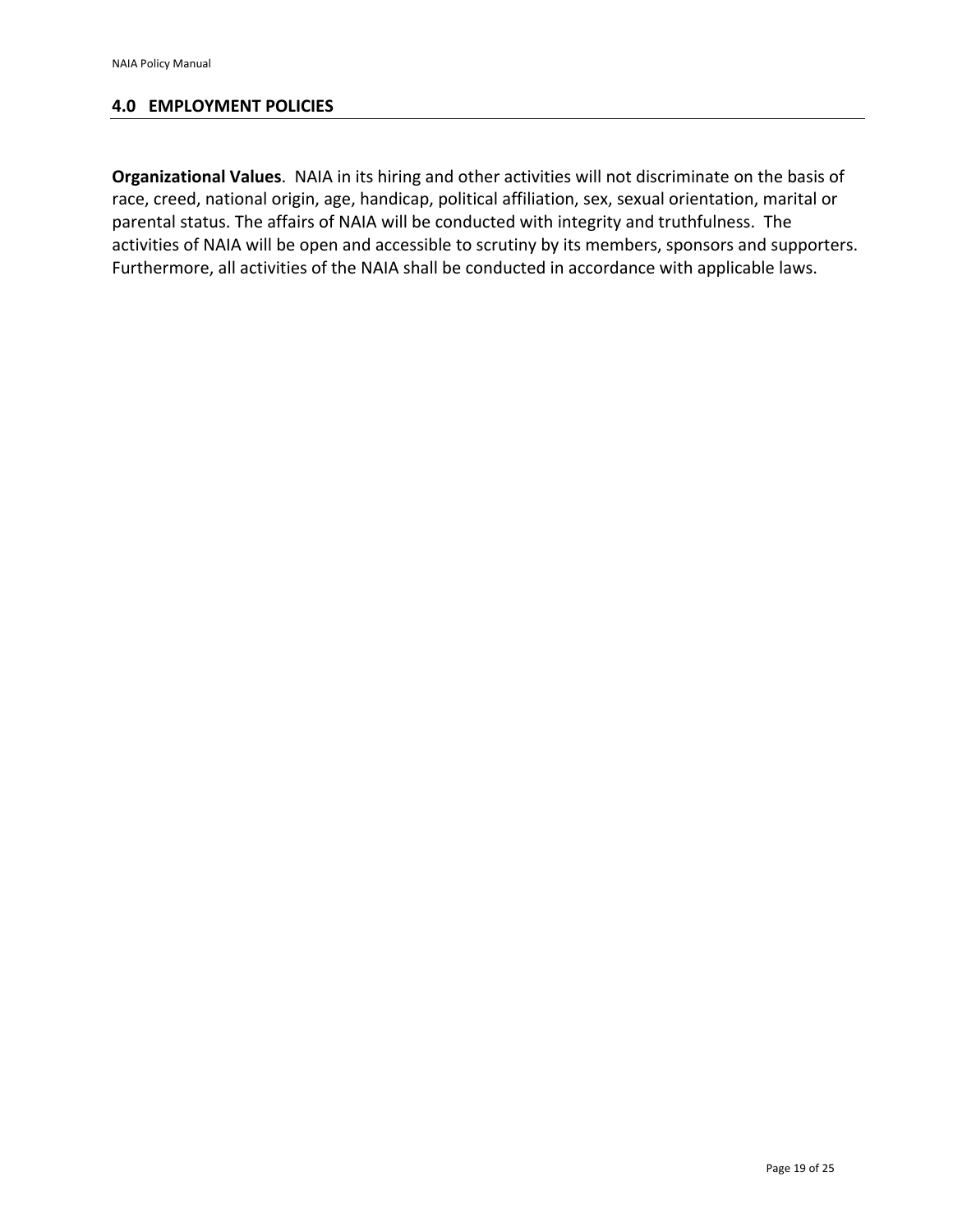## **5.0 NAIA Board Member, Staff and Volunteer Code of Conduct and Conflict of Interest Policy**

#### *NAIA Mission Statement:*

*The mission of the NAIA is to strengthen, improve and promote the artistic, professional and economic success of artists who exhibit in art shows. We are committed to integrity, creativity, and the pursuit of excellence as we advocate for the highest ideals and practices within all aspects of the art show environment.*

#### **Preamble**

The National Association of Independent Artists (NAIA) is a not‐for‐profit, tax–exempt trade organization. The principle membership class of NAIA consists of individuals who are part of the art show industry. This document serves as a **Code of Conduct** for all NAIA board, staff and volunteers. Board members, staff and volunteers affirm their endorsement of the Code of Conduct and acknowledge their commitment to uphold its principles and obligations by accepting and retaining volunteer and staff positions.

#### **Code of Conduct**

All board members, staff and volunteers of NAIA shall at all times abide by and conform to the following **Code of Conduct** in their capacity as a volunteer.

All board members, staff and volunteers must exercise a **duty of care** to act in a reasonable and informed manner when participating in the decision‐making process and when acting in an oversight capacity of the management of NAIA. The duty of care includes regularly attending all scheduled meetings, exercising independent judgment based solely on what is in the overall best interest of NAIA, irrespective of other entities with which the board member, staff member or volunteer is affiliated or sympathetic, or to which he or she owes the appointment. Furthermore this duty requires the leadership of NAIA to act in accordance with the NAIA Articles of Incorporation, Bylaws and Policies, as well as applicable regulations.

All board members, staff and volunteers must exercise a **duty of loyalty** that requires performance of duties in good faith and in the best interests of NAIA, rather than in one's own interests. The duty requires that all board, staff and volunteers be alert to the potential for conflicts of interest. It is important that all board, staff and volunteers act with candor and care in dealing with potential conflicts of interest and treat as **confidential** all matters involving NAIA until there has been general public disclosure.

All board, staff and volunteers must exercise a **duty of obligation** when agreeing to serve as representatives of the NAIA to external organizations or when representing the NAIA in an official capacity with individuals, members, vendors, companies, non profit groups or other entities. The duty of obligation requires that NAIA board, staff and volunteers articulate and support the decisions of the leadership of NAIA and represent the reasons for such decisions, irrespective of any individual interests, opinions or positions. This duty is not meant to preclude or dissuade individuals from voicing concerns to the elected, hired or appointed leadership of NAIA or from participating in deliberative processes for which they may have been elected, rather to ensure that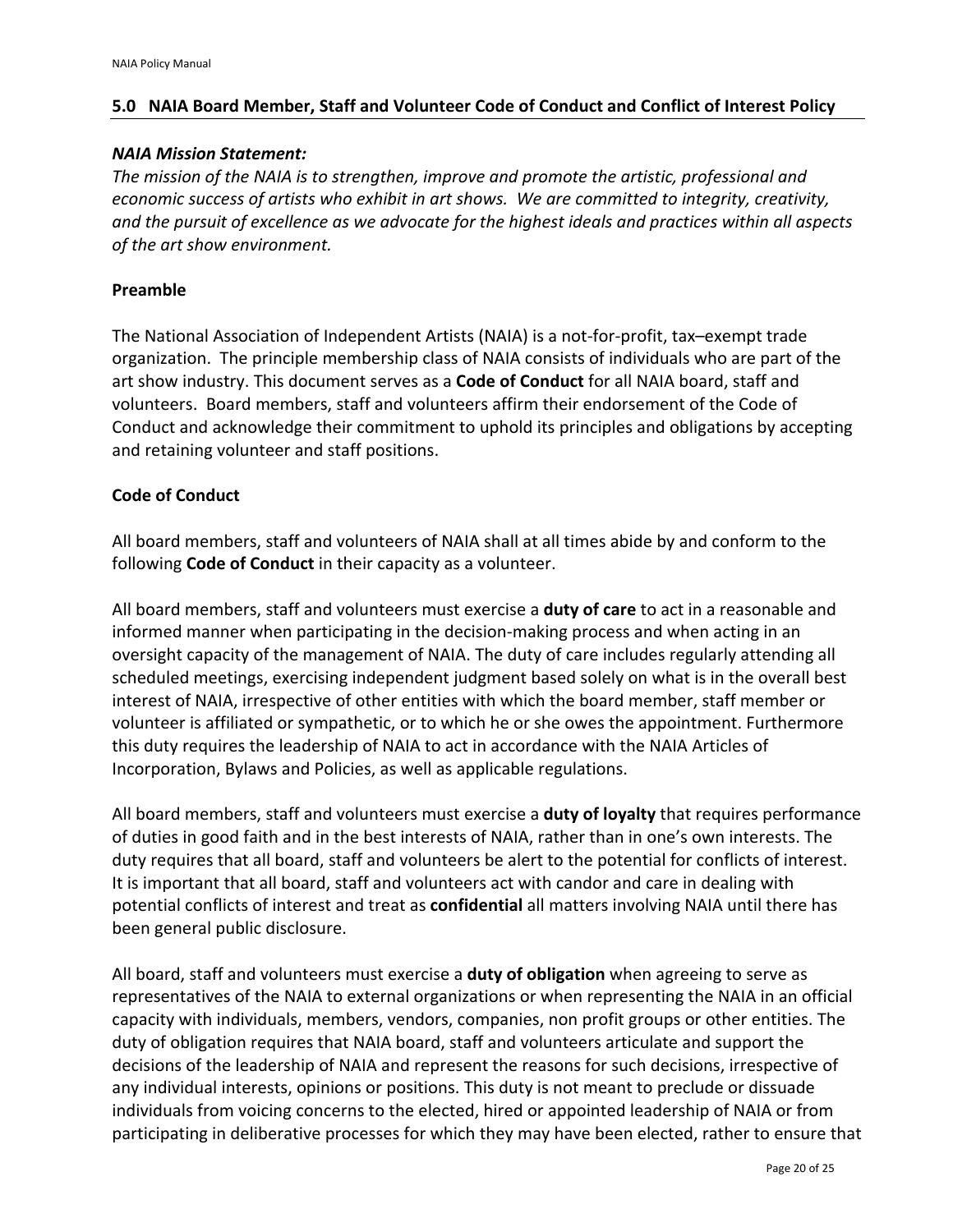#### NAIA Policy Manual

as a representative of NAIA a clear message is provided to others stating the official position of NAIA and reviewing the deliberative processes that lead to such decisions, without regard to personal opinions or bias. If at any time board members, staff and volunteers feel unclear about the official position of NAIA on a matter or are uncomfortable carrying out a duty the matter should be discussed with the NAIA Executive Director or Board Chair.

All board members, staff and volunteers will exercise proper authority and good judgment in their dealings with NAIA board, staff and the general public and will respond to the needs of the members of NAIA in a responsible, respectful and professional manner.

All retiring board members, staff and volunteers will, at the request of NAIA, promptly return to NAIA all documents, electronic and hard files, reference materials, and other property entrusted to the them for the purpose of fulfilling his or her job responsibilities. Such return will not abrogate the retiring board, staff or volunteer from his or her continuing obligations of **confidentiality** with respect to information acquired as a consequence of his or her tenure as a volunteer.

## **Conflict of Interest**

As the board, staff and volunteers of NAIA may be subject to potentially compromising ethical situations and potential conflicts of interest, they should not only be impartial and honest but far beyond the reach of suspicion. The greatest potential for conflicts of interest involve relationships with industry and similar organizations, The present guidelines focus primarily on these relationships but other potential conflicts are no less important.

A conflict of interest arises whenever a covered individual's activities are in opposition to, detract from or in some manner might become detrimental to the purposes of NAIA as described in the NAIA Articles of Incorporation, Bylaws, Policies, Mission Statement, and procedures.

A conflict of interest may exist whenever a covered individual is in a position to directly or indirectly benefit themselves, other individuals or another organization with which the individual is affiliated through the use of their role in NAIA.

It is the responsibility of any board member, staff or volunteer of NAIA or any committee or other body that makes decisions involving NAIA to recognize, identify and disclose actual or potential conflicts of interest involving matters that come before the bodies on which they sit. Individuals shall disclose all relevant information regarding the conflict to the body and shall remove themselves from all discussion and voting on the matter. The disclosure and abstention shall be recorded in the minutes of the meeting. Without limiting the generality of the foregoing, any applicable requirements of the Bylaws regarding approval of the matter by a disinterested majority shall be followed.

In addition, all board, staff and volunteers shall:

• Avoid placing (and avoid the appearance of placing) one's own self‐interest or any third‐party interest above that of NAIA while the receipt of incidental personal or third-party benefit may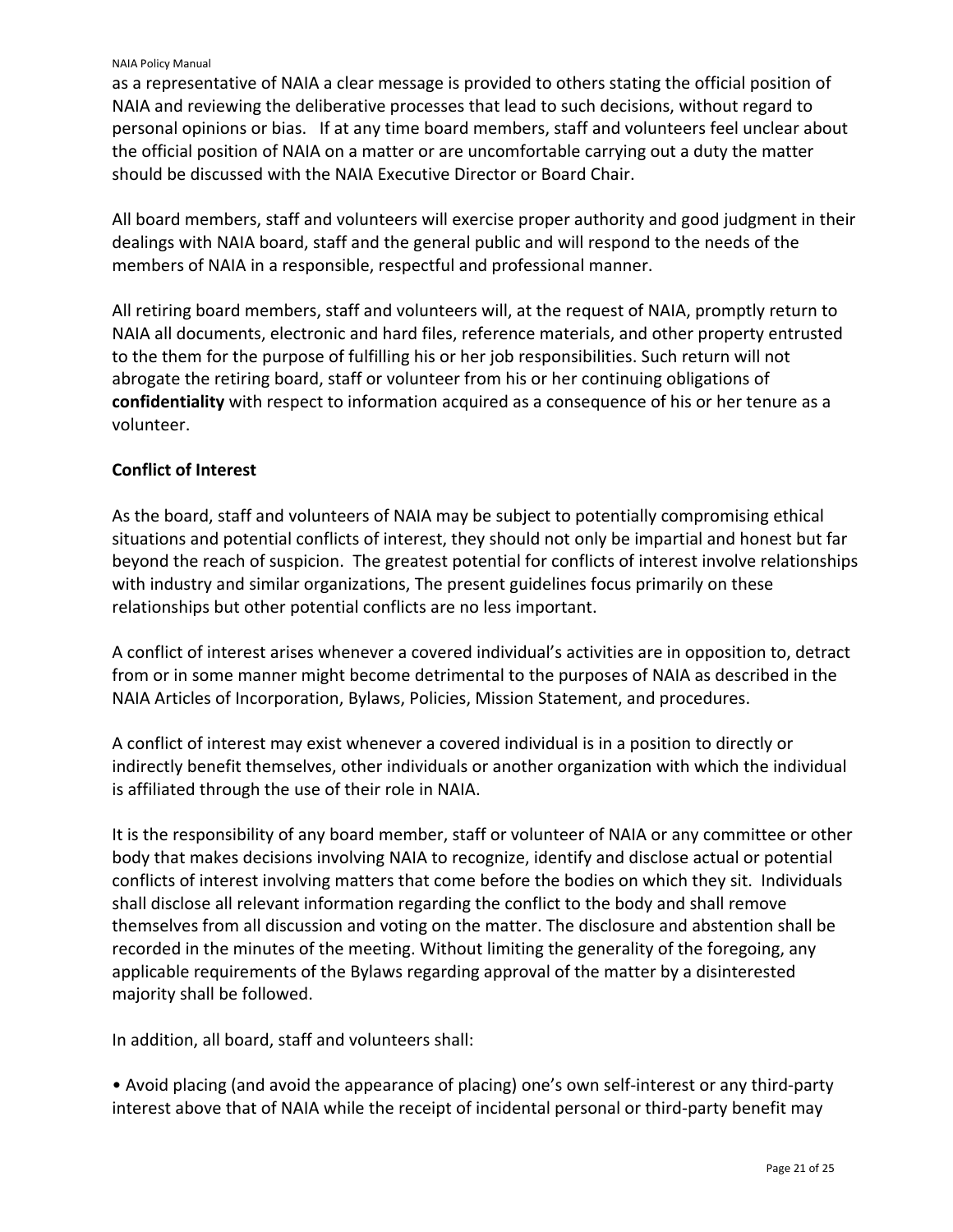necessarily flow from certain NAIA activities, such benefit must be merely incidental to the primary benefit to NAIA and its purposes.

• Not abuse their position by improperly using their volunteer position or NAIA's staff, services, equipment, materials, resources, or property for their personal or third-party gain or pleasure, and shall not represent to third parties that their authority as a volunteer extends any further than which it actually extends

• Not engage in any outside business, professional or other activities that would directly or indirectly materially adversely affect NAIA.

• Not engage in or facilitate any discriminatory or harassing behavior directed toward NAIA staff, members, officers, directors, meeting attendees, advertisers, sponsors, suppliers, or others in the context of activities relating to NAIA.

• Not solicit or accept gifts, gratuities, trips, honoraria, personal property, or any other item of material value from any person or entity as a direct or indirect inducement to provide special treatment to such donor with respect to matters pertaining to NAIA without fully disclosing such items to the Executive Director or Board Chair.

• Not persuade or attempt to persuade any member, advertiser, sponsor, subscriber, supplier, contractor, or any other person or entity with an actual or potential relationship to or with the NAIA to terminate, curtail or not enter into its relationship to or with NAIA, or to in any way reduce the monetary or other benefits to NAIA of such relationship.

## **Assignment of Rights**

## Works Created for the NAIA

The National Association of Independent Artists (NAIA) encourages members and volunteers to participate in the creation and development of creative and useful works in connection with their service to the organization. A volunteer may, either individually, through committees, and/or in conjunction with NAIA staff and/or outside consultants participate in the creation and development of works that are subject to copyright protection. All board members, staff and volunteers will agree that any and all such works created, in whole or in part, by connection with membership in NAIA (collectively, the "Works") shall be considered specially commissioned works of NAIA and shall be owned by NAIA. Said volunteer will assign NAIA ownership of all right, title and interest in the Works. NAIA will grant the license to the volunteer to use the ideas contained in the Works for his or her own non‐commercial purpose.

#### Works Previously Created

As a participant in NAIA activities, board members, staff and volunteers may have the opportunity to present materials which they have previously developed, or to include those materials in derivative works developed for NAIA. As the author of these materials, each individual will convey to NAIA the right to adapt and/or reproduce the materials and personal likeness in handout, flyer,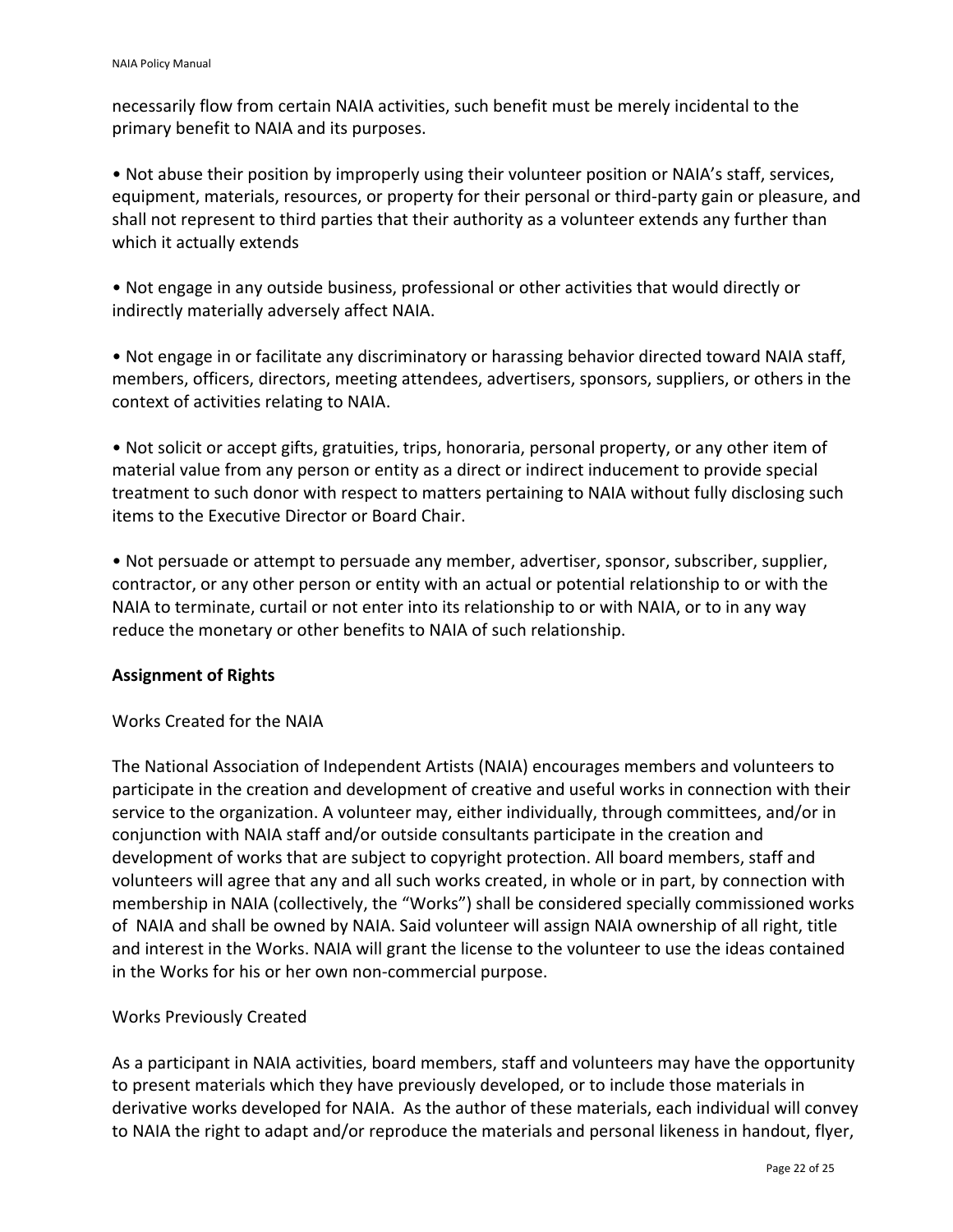book, electronic, or other form. Each board member, staff or volunteer will further understand and agree that NAIA will use the work to carry out its mission and that NAIA may include the derivative work or portions thereof in other NAIA projects and may distribute and/or sell the derivative work. Whenever materials are used in this fashion, the original author will receive full credit for his/her contribution and will have editorial control over the final version, authorization for which will not reasonably be withheld. This right to publish, adapt, distribute and sell previously developed work shall be applicable to NAIA but does not preclude ownership right in the original work or the right to use the materials developed in any way seen fit by that individual.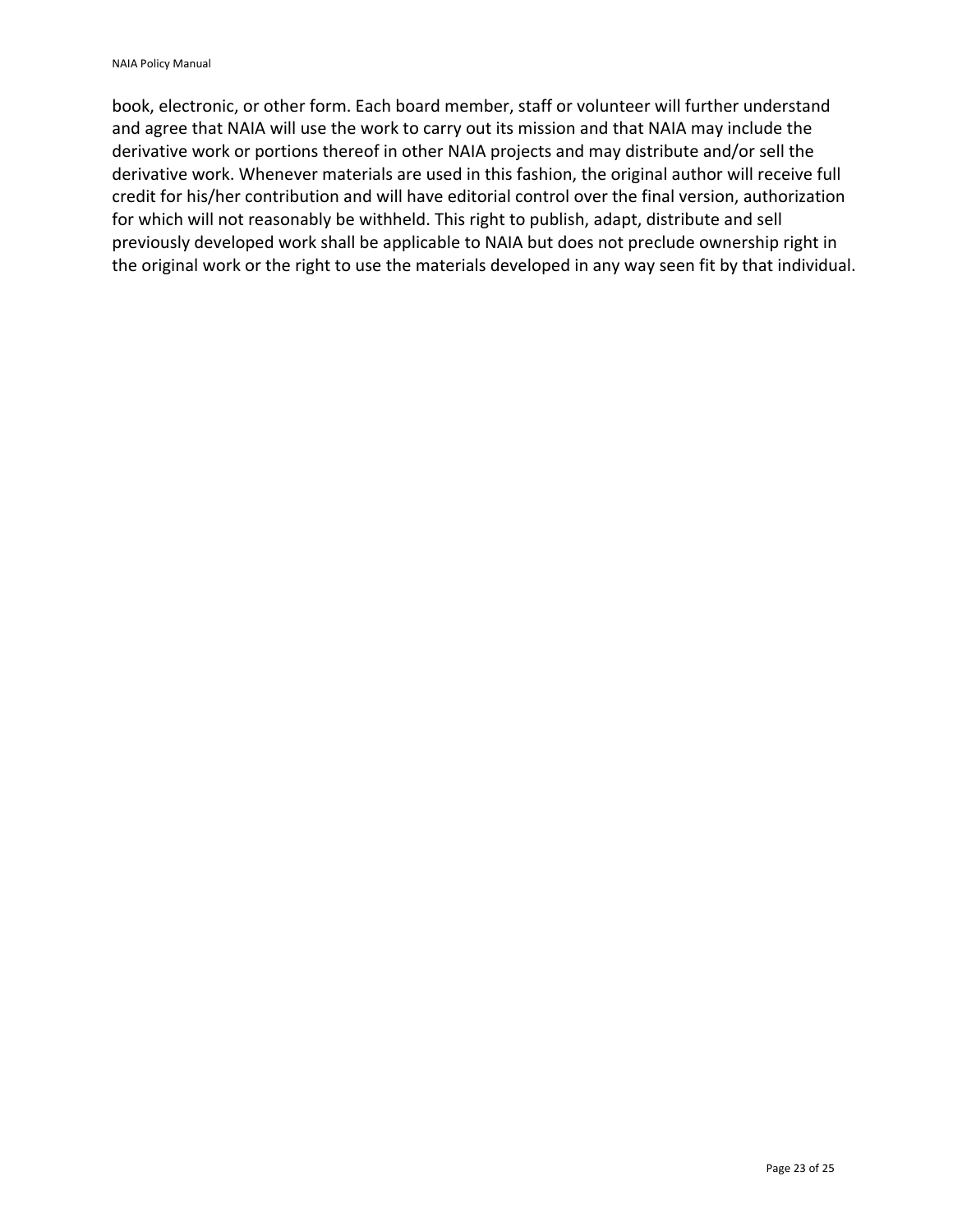## **Agreement**

Board, staff or volunteers of NAIA who decline to disclose any conflicts as stated above or engage in activities contrary to this Code will be disqualified from the position(s) they hold and cannot have control of, or responsibility for, the development, management, presentation or evaluation of the volunteer activity or paid position. Violations of the NAIA Board Member, Staff and Volunteer Code of Conduct and Conflict of Interest Policy by a board or staff member, or any volunteer working in an official capacity to NAIA may lead to action being taken by the Board of NAIA or the NAIA Executive Director and the dismissal of that person in their official context to NAIA.

By signing this document, I affirm that I have been informed of these matters, and I agree to abide by the **NAIA Board Member, Staff and Volunteer Code of Conduct and Conflict of Interest Policy.**  If for any reason, I find myself unable to fulfill any section of this agreement, I will resign my position as a board member, staff or volunteer of NAIA.

Signed:

|                                       | Date: |
|---------------------------------------|-------|
| NAIA Board Member, Staff or Volunteer |       |
|                                       | Date: |
| <b>NAIA Board Chair</b>               |       |
|                                       | Date: |
| <b>NAIA Executive Director</b>        |       |